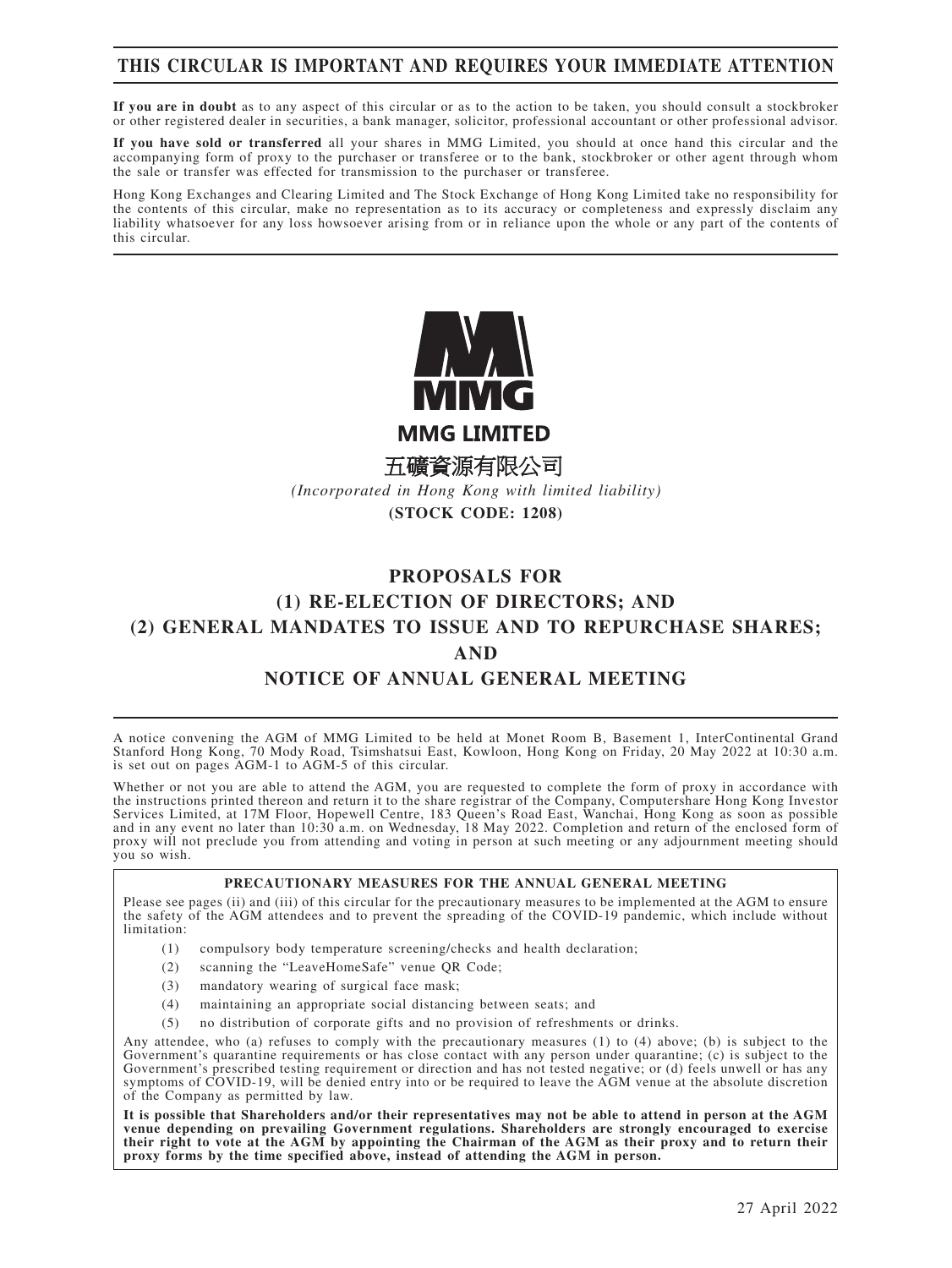# **CONTENTS**

## *Page*

| <b>PRECAUTIONARY MEASURES FOR THE ANNUAL GENERAL MEETING FOR THE ANNUAL GENERAL MEETING</b> | $\mathbf{ii}$            |
|---------------------------------------------------------------------------------------------|--------------------------|
|                                                                                             | -1                       |
| <b>LETTER FROM THE BOARD</b>                                                                |                          |
|                                                                                             | $\mathcal{E}$            |
|                                                                                             | $\overline{\mathcal{A}}$ |
| GENERAL MANDATES TO ISSUE AND TO REPURCHASE SHARES                                          | 5                        |
|                                                                                             | 6                        |
|                                                                                             | 6                        |
|                                                                                             | 6                        |
|                                                                                             | 6                        |
| APPENDIX I – RE-ELECTION OF DIRECTORS                                                       | $I-1$                    |
| APPENDIX II - EXPLANATORY STATEMENT OF THE REPURCHASE                                       |                          |
|                                                                                             |                          |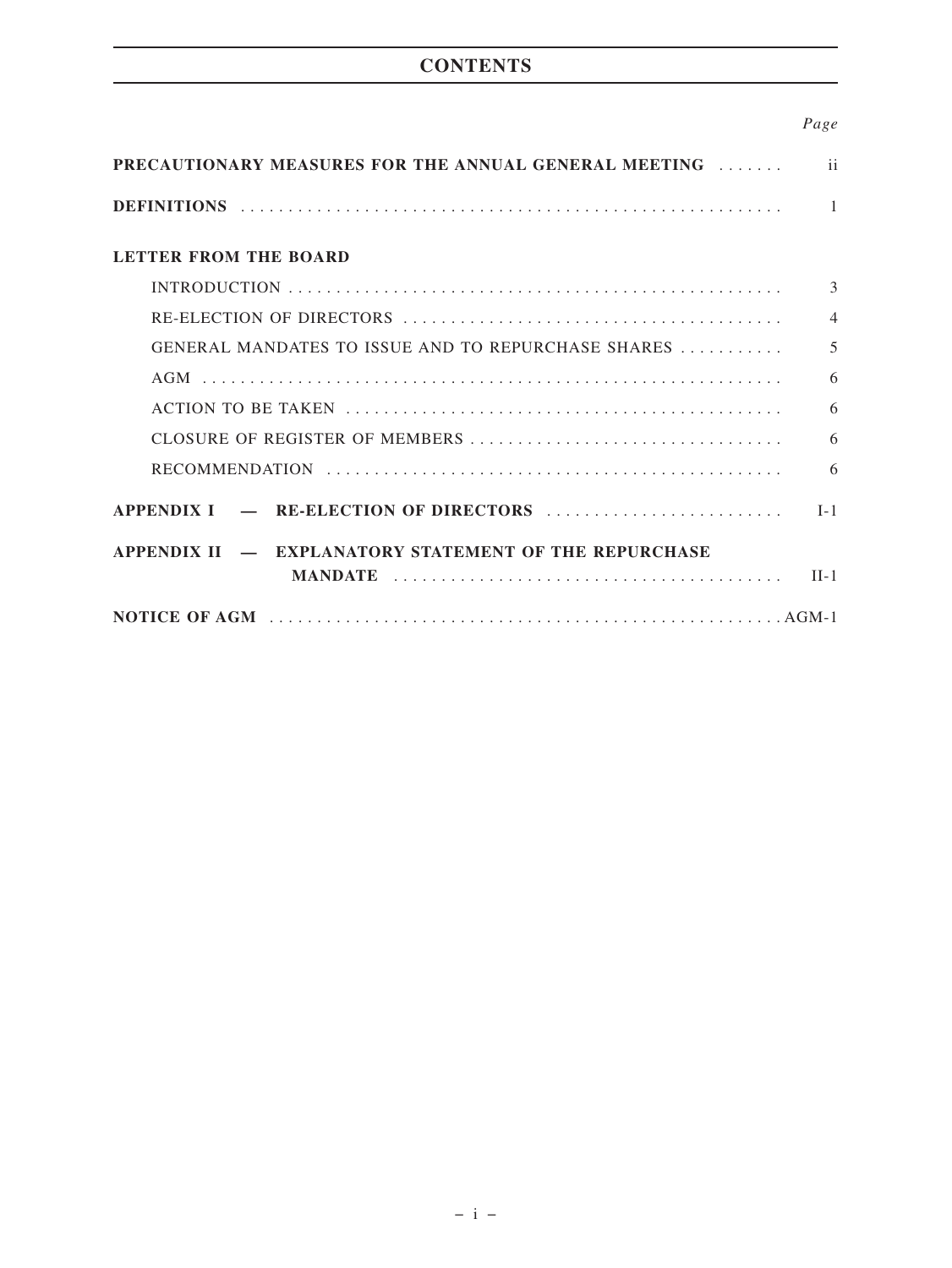# **PRECAUTIONARY MEASURES FOR THE ANNUAL GENERAL MEETING**

In view of the ongoing COVID-19 pandemic, Shareholders can attend the AGM in person or through the online platform. The Company will implement the following precautionary measures at the AGM to ensure the safety of the Shareholders who might be attending the AGM in person:

### **VOTING BY PROXY IN ADVANCE OF AGM**

The Company does not in any way wish to diminish the opportunity available to the Shareholders to exercise their rights and to vote, but is conscious of the pressing need to protect the Shareholders from possible exposure to the COVID-19 pandemic. **Shareholders are strongly encouraged to exercise their right to vote at the AGM by appointing the Chairman of the AGM as their proxy instead of attending the AGM in person.** Physical attendance is not necessary for the purpose of exercising Shareholders' rights. Completion and return of the proxy form will not preclude the Shareholders from attending and voting in person at the AGM or any adjournment thereof should they so wish.

**The deadline to submit completed proxy forms is on Wednesday, 18 May 2022 at 10:30 a.m..** Completed proxy forms must be returned to the share registrar of the Company, Computershare Hong Kong Investor Services Limited, at 17M Floor, Hopewell Centre, 183 Queen's Road East, Wanchai, Hong Kong.

### **PHYSICAL ATTENDANCE**

- 1. compulsory body temperature screening/checks will be conducted on every attendee at the entrance of the AGM venue. Any person with a body temperature above the reference range quoted by the Department of Health from time to time, or who is exhibiting flu-like symptoms may be denied entry into the AGM venue and be requested to leave the AGM venue;
- 2. every attendee will be required to submit a completed and signed Health Declaration Form (Form) prior to entry into the AGM venue. The completed and signed Form must be ready for collection at the main entrance of the AGM venue to ensure prompt and smooth processing;
- 3. each attendee must scan the "LeaveHomeSafe" venue QR code and comply with the requirements of Vaccine Pass Direction (defined under the Prevention and Control of Disease (Vaccine Pass) Regulation (Cap. 599L of the Laws of Hong Kong) prior to entry into the AGM venue.
- 4. every attendee will be required to wear a surgical face mask throughout the AGM and sit at a safe distance from other attendees. Please note that no masks will be provided at the AGM venue and attendees should bring and wear their own masks; and
- 5. no distribution of corporate gifts and no provision of refreshments or drinks.

Any attendee, who (a) refuses to comply with the precautionary measures (1) to (4) above; (b) is subject to the Government's quarantine requirements or has close contact with any person under quarantine; (c) is subject to the Government's prescribed testing requirement or direction and has not tested negative; or (d) feels unwell or has any symptoms of COVID-19, will be denied entry into or be required to leave the AGM venue at the absolute discretion of the Company as permitted by law.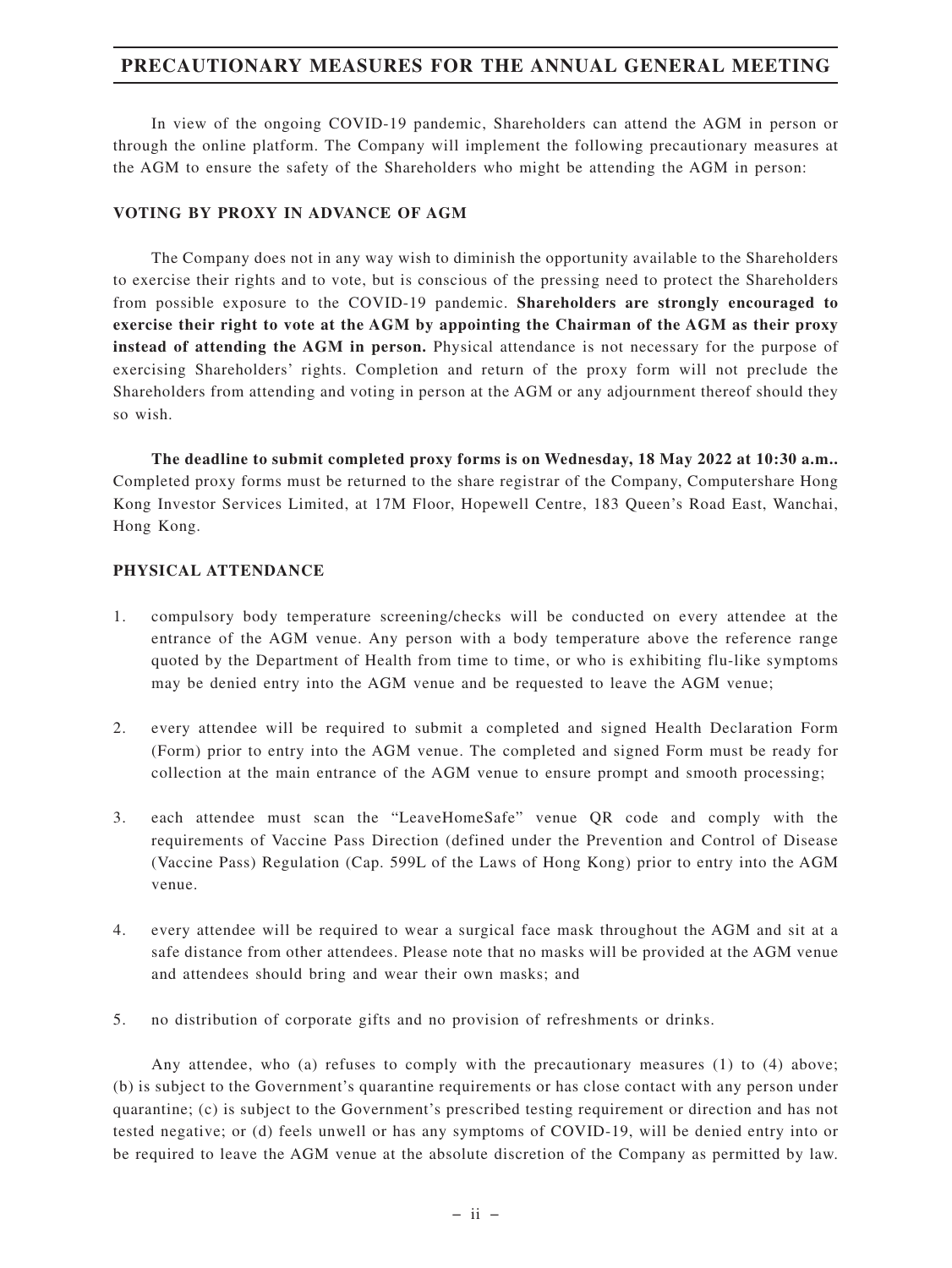# **PRECAUTIONARY MEASURES FOR THE ANNUAL GENERAL MEETING**

The Company will limit attendance in person at the AGM venue in accordance with prevailing requirements or guidelines published by the Government and/or regulatory authorities at the time of the AGM. Given the limited capacity of the AGM venue and the requirements for social distancing to ensure attendees safety, admission to the AGM venue will not be granted in excess of the capacity of the AGM venue.

### **ONLINE ATTENDANCE**

Shareholders can attend the AGM through an online platform. By logging in the dedicated online platform with a smart phone, tablet or computer with access to the internet, shareholders participate in the AGM through the live video broadcast and submit questions. Details of the dedicated online platform and the login details are set out in the Company's notification letter sent together with the Circular.

Non-registered shareholders whose shares in the Company are held in the Central Clearing and Settlement System through banks, brokers, custodians, nominees or HKSCC Nominees Limited (together, the Intermediary) may be able to attend the AGM and submit questions online. In this regard, you should consult directly with your Intermediary for the necessary arrangements.

In view of the travelling restrictions imposed by various jurisdictions including Hong Kong to prevent the spread of the COVID-19 pandemic, certain Directors may attend the AGM through electronic means. Subject to the development of the COVID-19 pandemic, the Company may implement further changes and precautionary measures at short notice. Shareholders should check the Company's website at www.mmg.com for future announcements and updates on the AGM arrangements.

If Shareholders have any questions relating to the AGM, please contact Computershare Hong Kong Investor Services Limited, the share registrar of the Company, as follows:

Computershare Hong Kong Investor Services Limited 17M Floor, Hopewell Centre 183 Queen's Road East, Wanchai, Hong Kong Telephone : (852) 2862 8555 Facsimile : (852) 2865 0990 Website : www.computershare.com/hk/contact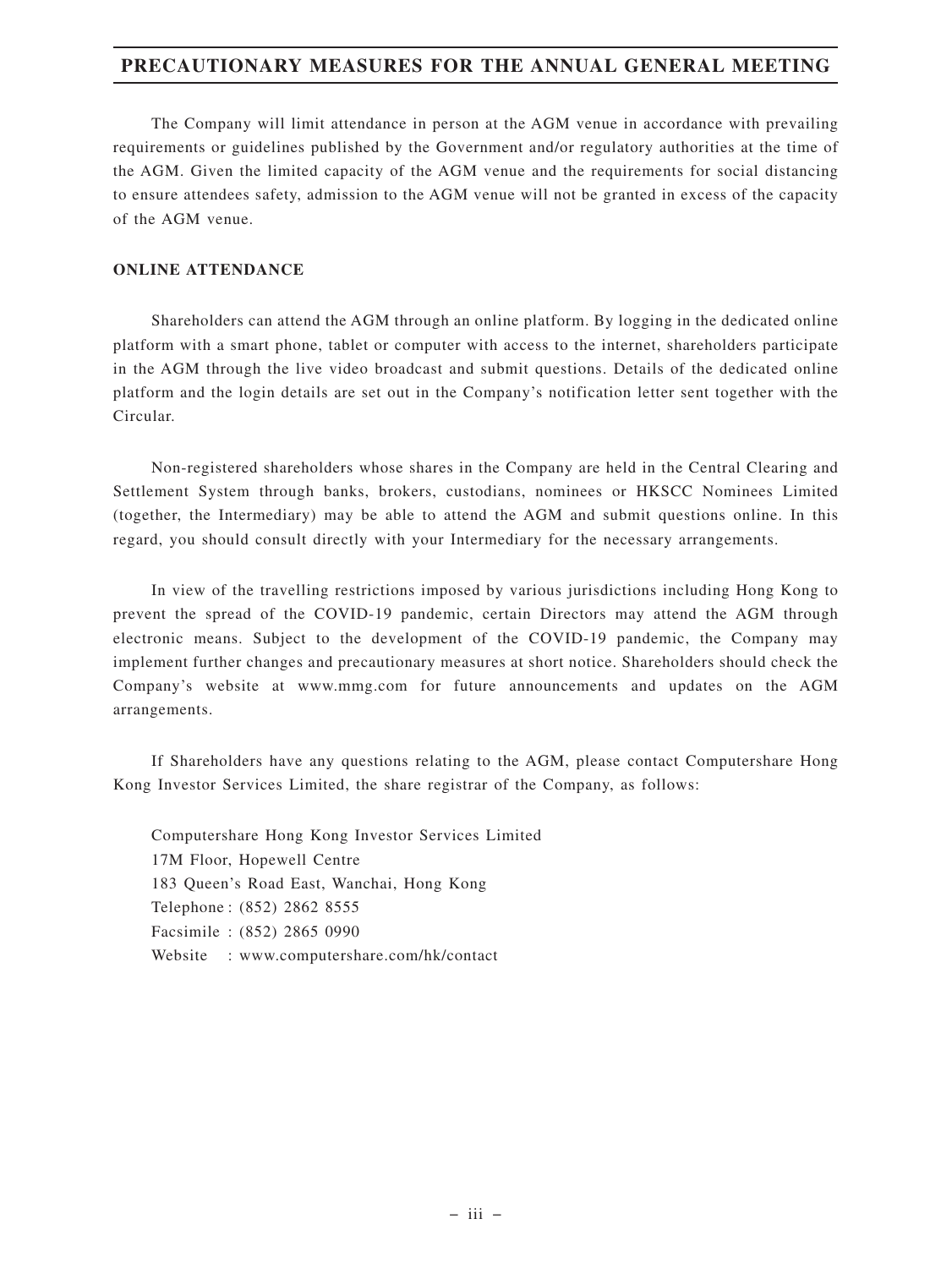*In this circular, the following expressions have the following meanings unless the context otherwise requires:*

| "As"                       | Australian dollar(s), the lawful currency of Australia;                                                                                                                                                                                                                                                                                                     |
|----------------------------|-------------------------------------------------------------------------------------------------------------------------------------------------------------------------------------------------------------------------------------------------------------------------------------------------------------------------------------------------------------|
| "AGM"                      | the annual general meeting of the Company to be held at<br>Monet Room B, Basement 1, InterContinental Grand Stanford<br>Hong Kong, 70 Mody Road, Tsimshatsui East, Kowloon,<br>Hong Kong on Friday, 20 May 2022 at 10:30 a.m., a notice of<br>which is set out on pages AGM-1 to AGM-5 of this circular;                                                    |
| "Articles of Association"  | the articles of association of the Company;                                                                                                                                                                                                                                                                                                                 |
| "Board"                    | the board of Directors;                                                                                                                                                                                                                                                                                                                                     |
| "CEO"                      | chief executive officer;                                                                                                                                                                                                                                                                                                                                    |
| "close associate(s)"       | has the meaning ascribed to it under the Listing Rules;                                                                                                                                                                                                                                                                                                     |
| "CMC"                      | 中國五礦集團有限公司 (China Minmetals Corporation), a<br>state-owned enterprise incorporated under the laws of the<br>PRC and the ultimate controlling shareholder of the Company<br>as at the Latest Practicable Date;                                                                                                                                               |
| "CMN"                      | 五礦有色金屬股份有限公司 (China Minmetals Non-ferrous<br>Metals Company Limited), a company incorporated under the<br>laws of the PRC and an indirect non-wholly owned subsidiary<br>of CMC. CMN is the controlling shareholder of the Company,<br>holding indirectly approximately 67.68% of the total number<br>of Shares in issue as at the Latest Practicable Date; |
| "Companies Ordinance"      | the Companies Ordinance (Chapter 622 of the Laws of Hong<br>Kong);                                                                                                                                                                                                                                                                                          |
| "Company"                  | MMG Limited, a company incorporated in Hong Kong, the<br>securities of which are listed and traded on the Main Board of<br>the Hong Kong Stock Exchange;                                                                                                                                                                                                    |
| "controlling shareholder"  | has the meaning ascribed to it under the Listing Rules;                                                                                                                                                                                                                                                                                                     |
| "core connected person(s)" | has the meaning ascribed to it under the Listing Rules;                                                                                                                                                                                                                                                                                                     |
| "Director(s)"              | director(s) of the Company;                                                                                                                                                                                                                                                                                                                                 |
| "Hong Kong"                | the Hong Kong Special Administrative Region of the People's<br>Republic of China;                                                                                                                                                                                                                                                                           |
| "Hong Kong Stock Exchange" | The Stock Exchange of Hong Kong Limited;                                                                                                                                                                                                                                                                                                                    |
| "HK\$"                     | Hong Kong dollar(s), the lawful currency of Hong Kong;                                                                                                                                                                                                                                                                                                      |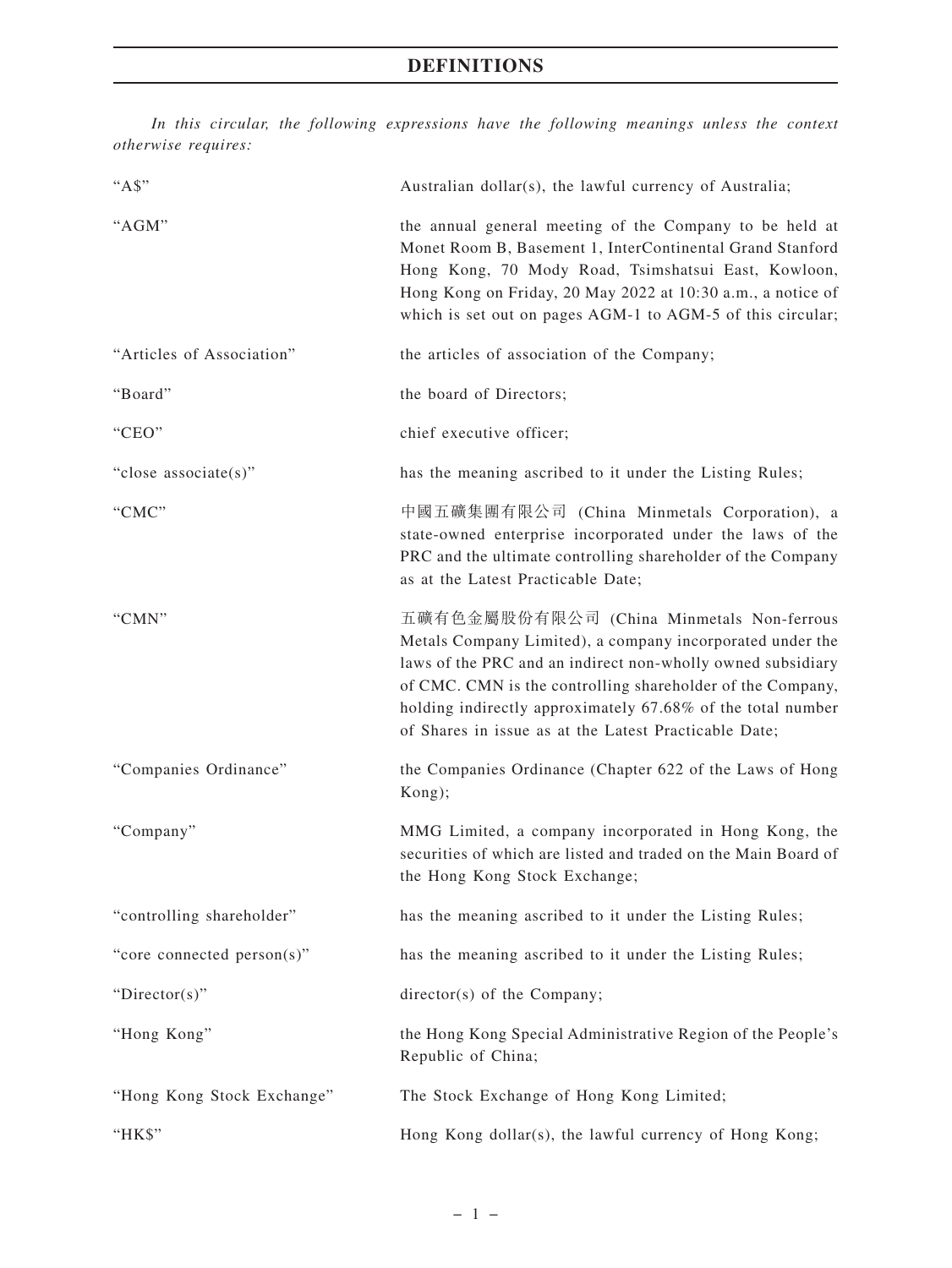# **DEFINITIONS**

| "Issue Mandate"           | the general and unconditional mandate to the Directors to<br>exercise the powers of the Company to allot, issue and deal<br>with (or grant rights to subscribe for or convert any securities<br>into) Shares proposed under ordinary resolution numbered 5<br>in the notice of the AGM set out on pages AGM-1 to AGM-3<br>of this circular; |
|---------------------------|---------------------------------------------------------------------------------------------------------------------------------------------------------------------------------------------------------------------------------------------------------------------------------------------------------------------------------------------|
| "Latest Practicable Date" | 20 April 2022, being the latest practicable date prior to the<br>printing of this circular for ascertaining certain information<br>contained herein;                                                                                                                                                                                        |
| "Listing Rules"           | the Rules Governing the Listing of Securities on the Hong<br>Kong Stock Exchange, as amended, supplemented or<br>otherwise modified from time to time;                                                                                                                                                                                      |
| "Minmetals HK"            | China Minmetals H.K. (Holdings) Limited, a company<br>incorporated in Hong Kong and an indirectly owned<br>subsidiary of CMC. Minmetals HK is the immediate<br>of<br>the<br>controlling shareholder<br>Company<br>holding<br>approximately 67.68% of the total number of Shares in issue<br>as at the Latest Practicable Date;              |
| "PRC"                     | the People's Republic of China (for the purpose of this<br>circular, excluding Hong Kong, the Macao<br>Special<br>Administrative Region of the PRC and Taiwan unless the<br>context requires otherwise);                                                                                                                                    |
| "Repurchase Mandate"      | the general and unconditional mandate to the Directors<br>authorising the repurchase of Shares by the Company<br>proposed under ordinary resolution numbered 6 in the notice<br>of the AGM set out on page AGM-3 of this circular;                                                                                                          |
| " $SFO"$                  | the Securities and Futures Ordinance (Chapter 571 of the<br>Laws of Hong Kong) as amended, supplemented or otherwise<br>modified from time to time;                                                                                                                                                                                         |
| "Shareholder(s)"          | holder(s) of Shares;                                                                                                                                                                                                                                                                                                                        |
| "Share $(s)$ "            | fully paid ordinary share(s) of the Company;                                                                                                                                                                                                                                                                                                |
| "subsidiary"              | has the meaning ascribed to it under the Companies<br>Ordinance;                                                                                                                                                                                                                                                                            |
| "Takeovers Code"          | the Code on Takeovers and Mergers; and                                                                                                                                                                                                                                                                                                      |
| $``q_0"$                  | per cent.                                                                                                                                                                                                                                                                                                                                   |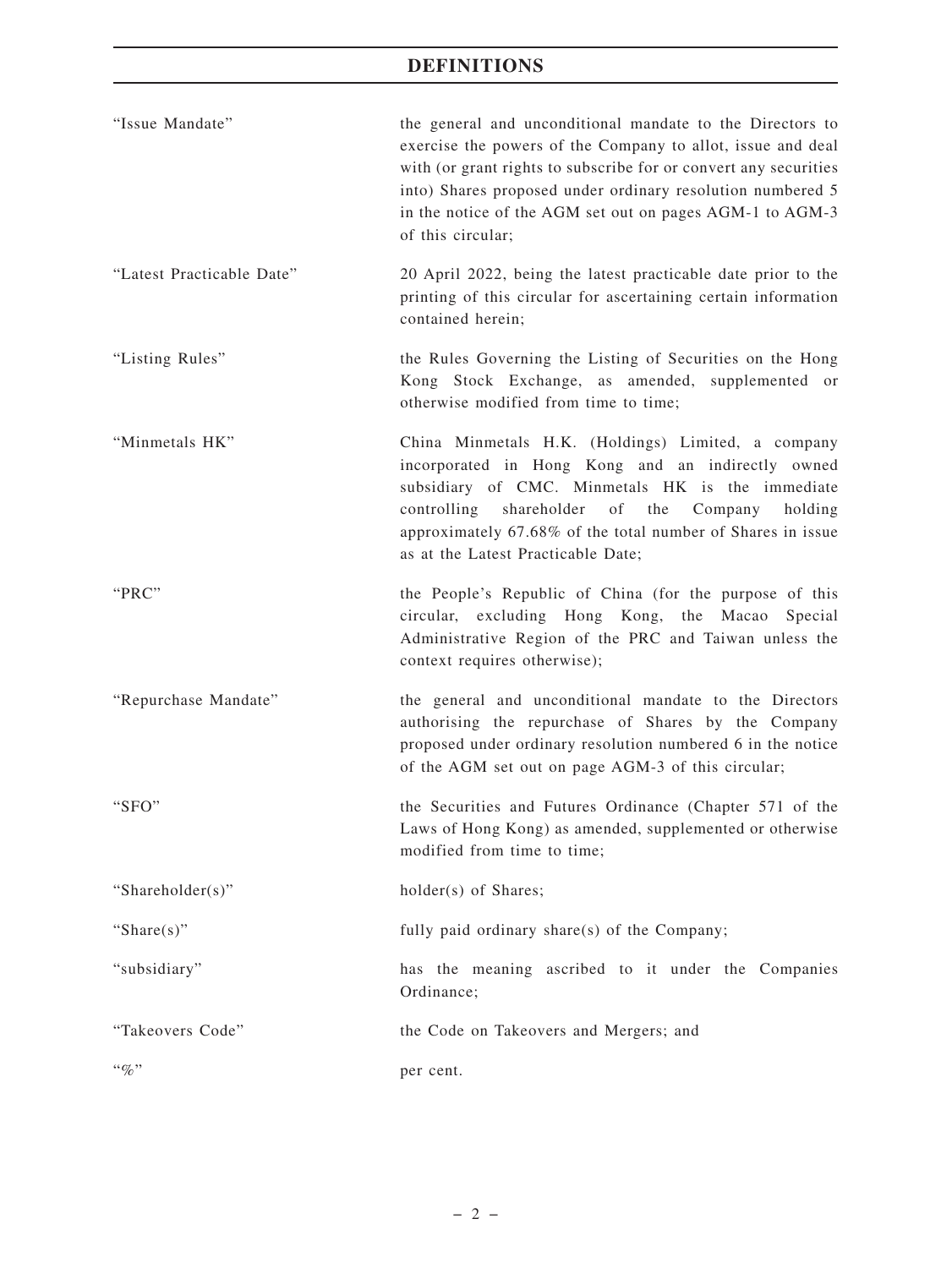

*(Incorporated in Hong Kong with limited liability)* **(STOCK CODE: 1208)**

*Chairman:* JIAO Jian *(Non-executive Director)*

*Executive Director:* LI Liangang

*Non-executive Directors:* ZHANG Shuqiang XU Jiqing

*Independent Non-executive Directors:* Peter CASSIDY LEUNG Cheuk Yan CHAN Ka Keung, Peter

*Registered Office:* Unit 1208 12/F, China Minmetals Tower 79 Chatham Road South Tsimshatsui Kowloon Hong Kong

27 April 2022

*To the Shareholders*

Dear Sir or Madam,

# **PROPOSALS FOR (1) RE-ELECTION OF DIRECTORS; AND (2) GENERAL MANDATES TO ISSUE AND TO REPURCHASE SHARES; AND NOTICE OF ANNUAL GENERAL MEETING**

### **1. INTRODUCTION**

The purpose of this circular is to provide the Shareholders with information relating to the resolutions to be proposed at the AGM, which include among other things, (i) re-election of Directors; and (ii) grant of general mandates to issue and to repurchase Shares.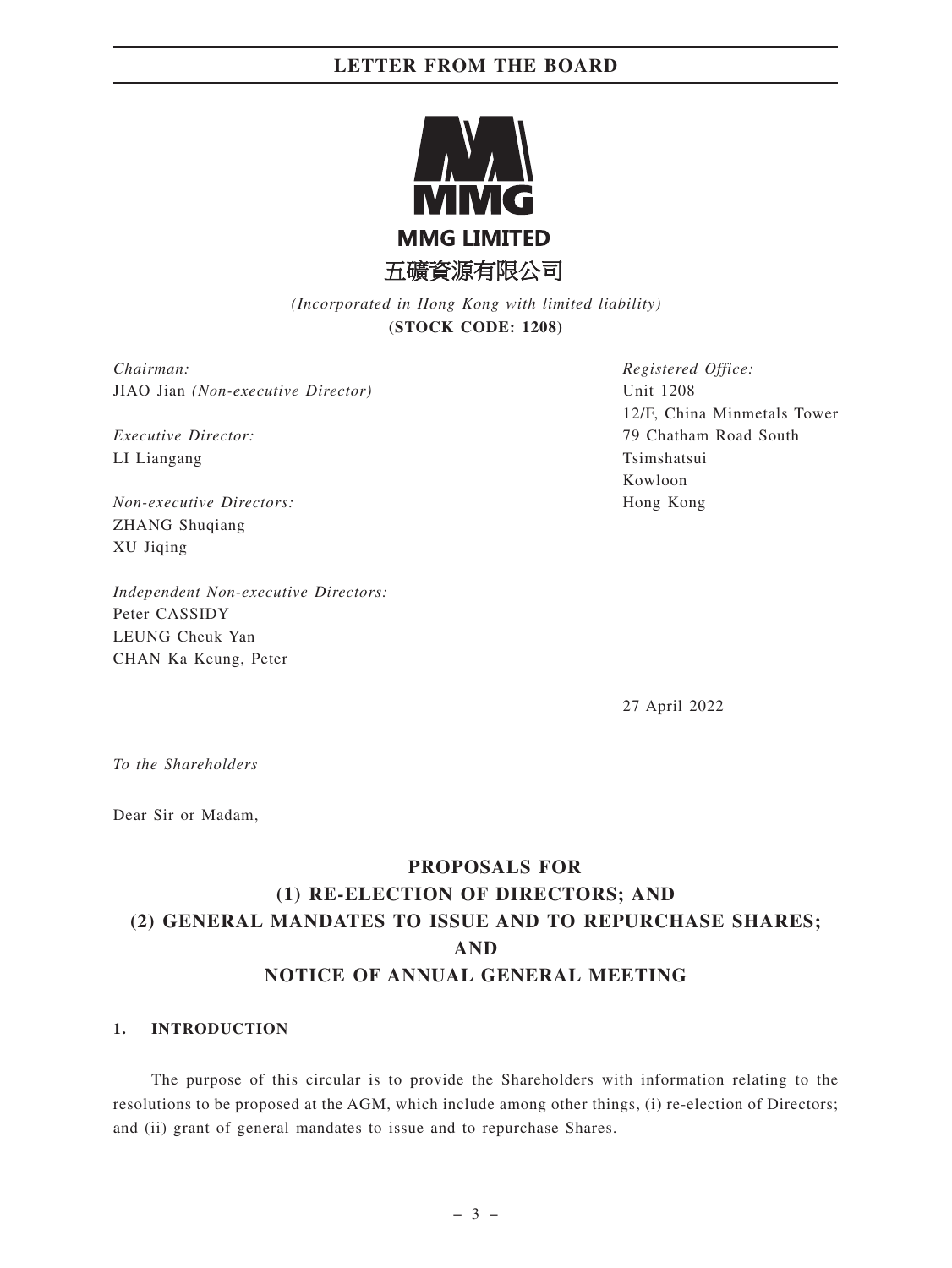### **2. RE-ELECTION OF DIRECTORS**

The Board currently comprises seven Directors, of which one is an Executive Director, namely Mr Li Liangang; three are Non-executive Directors, namely Mr Jiao Jian (Chairman), Mr Zhang Shuqiang and Mr Xu Jiqing; and three are Independent Non-executive Directors, namely Dr Peter Cassidy, Mr Leung Cheuk Yan and Mr Chan Ka Keung, Peter.

In accordance with Article 77 of the Articles of Association, Mr Li Liangang, who was appointed to fill a casual vacancy will retire at the AGM and, being eligible, offer himself for re-election. Mr Li was appointed as an Executive Director and the Interim CEO of the Company on 5 January 2022.

In accordance with Article 98 of the Articles of Association, Mr Jiao Jian will retire by rotation at the AGM and, being eligible, offer himself for re-election.

In accordance with Article 98 of the Articles of Association and Code Provisions B.2.2 and B.2.3 of the revised Appendix 14 (Revised Appendix 14) of the Listing Rules with effect from 1 January 2022, Dr Peter Cassidy will retire by rotation at the AGM and, being eligible, offer himself for re-election.

Code provision B.2.3 of Revised Appendix 14 of the Listing Rules provides that the further appointment of an independent non-executive director should be subject to a separate resolution to be approved by shareholders if such independent non-executive director has been serving the company for more than nine years. Dr Peter Cassidy was appointed as an Independent Non-executive Director in December 2010 and, if he is re-elected at the AGM, he will continue to serve the Company for more than nine years. A separate resolution for his re-election will therefore be proposed for approval by the Shareholders at the AGM pursuant to code provision B.2.3 of Revised Appendix 14 of the Listing Rules.

The re-election of retiring Directors at the AGM has been considered by the Governance, Remuneration and Nomination Committee of the Company in accordance with the nomination procedures and selection criteria as set out under its Terms of Reference (including without limitation, skills, knowledge and experience, time commitment and standing) as well as taking into account the diversity aspects (including without limitation, gender, age, cultural and educational background, ethnicity, professional experience, skills, knowledge and length of service), with due regard to the benefits of diversity, as set out under the Board Diversity Statement of the Company.

The Company has received from Dr Cassidy the confirmation of his independence pursuant to Rule 3.13 of the Listing Rules. During the tenure of Dr Cassidy as an Independent Non-executive Director, he has participated in Board meetings and served on various committees of the Board to give impartial advice and exercise independent judgement on the affairs of the Company but he has not engaged in any executive management of the Company and its subsidiaries. The Governance, Remuneration and Nomination Committee has conducted assessment of his independence, and is of the view that he complies with the independence criteria as set out in Rule 3.13 of the Listing Rules. Dr Cassidy has over 50 years' experience in the resources and energy sectors, including more than 30 years as a director of major public companies listed in Australia, Canada, the USA and Hong Kong. He also possesses diverse experience and expertise in different sectors. The Company values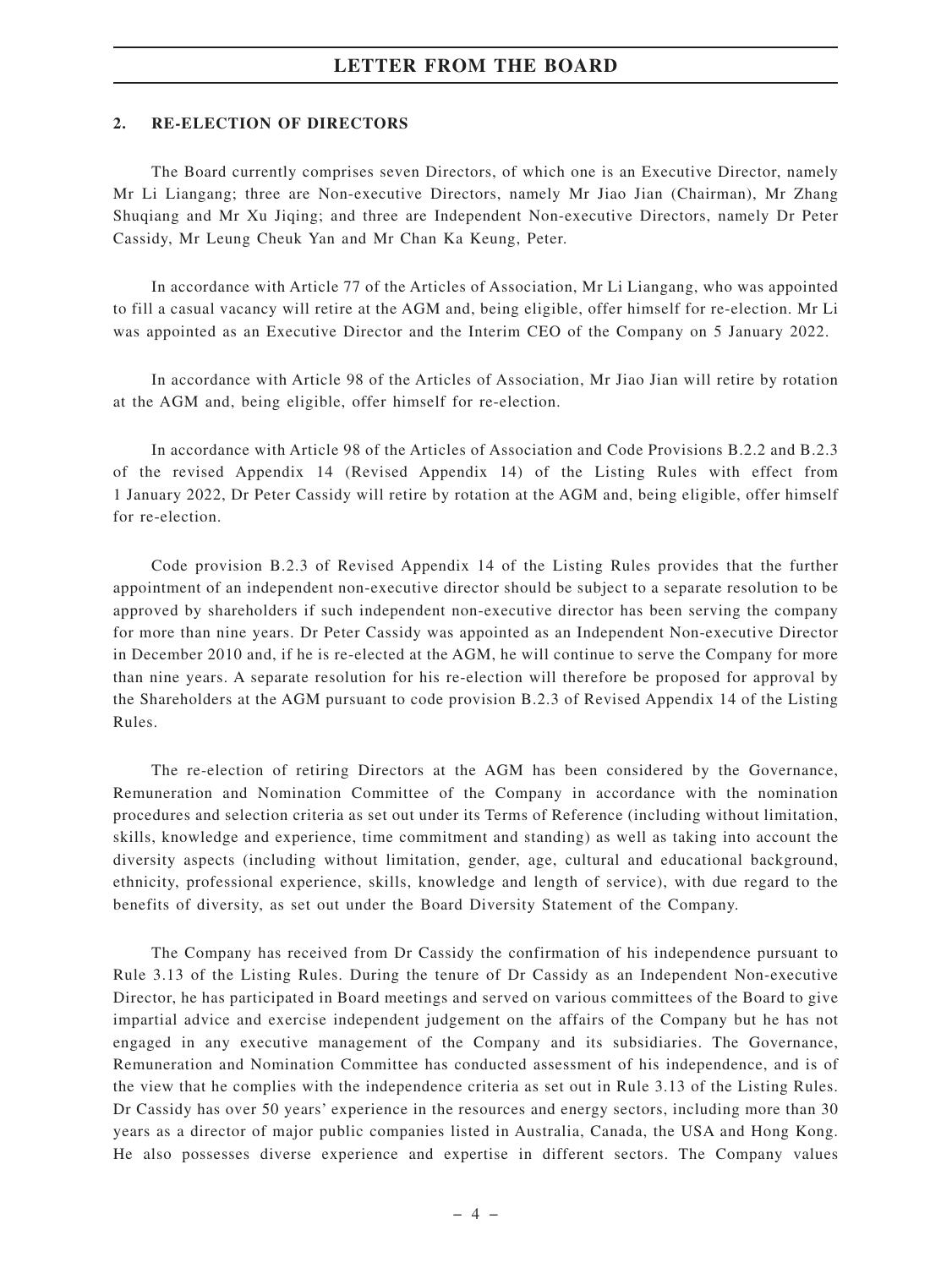Dr Cassidy's continued service by bringing different perspectives and insights in the boardroom. The Board, having considered his comprehensive knowledge, professional skills and experience as well as his thorough and deepened understanding of the Company and the Company's relevant industry, is of the view that Dr Cassidy's continued tenure will bring valuable contribution to the future sustainable development of the Company which is in the best interests of the Company and of the Shareholders. In particular, the Board considers that Dr Cassidy remains independent and committed in spite of the length of his service.

The biographical and other details of the retiring Directors proposed to be re-elected at the AGM are set out in Appendix I to this circular. A separate resolution will be proposed for each of the retiring directors for re-election as Director at the AGM.

### **3. GENERAL MANDATES TO ISSUE AND TO REPURCHASE SHARES**

At the annual general meeting of the Company held on 20 May 2021, ordinary resolutions were passed to grant general mandates to the Directors, inter alia, (i) to allot, issue and deal with Shares (and to make or grant offers, agreements and options which would or might require the exercise of such power); and (ii) to repurchase Shares. Such mandates will lapse at the conclusion of the AGM.

As at the Latest Practicable Date, a total of 8,639,469,585 Shares were in issue. Subject to the passing of the proposed resolution granting the Issue Mandate to the Directors and on the basis that no Shares will be issued and/or repurchased by the Company between the Latest Practicable Date and the date of AGM, the Company would be allowed under the Issue Mandate to issue a maximum of 1,727,893,917 Shares representing 20% of the total number of issued Shares at the date of the AGM, provided that certain issues or grants are not included in determining whether that maximum permitted number of Shares has been reached, as set out under the terms of the Issue Mandate.

Subject to the passing of the proposed resolution granting the Repurchase Mandate to the Directors and on the basis that no Shares will be issued and/or repurchased by the Company between the Latest Practicable Date and the date of AGM, the Company would be allowed under the Repurchase Mandate to repurchase a maximum of 863,946,958 Shares representing 10% of the total number of issued Shares at the date of the AGM.

The Issue Mandate and the Repurchase Mandate would expire at the earliest of: (a) the conclusion of the next annual general meeting of the Company; or (b) the expiration of the period within which the next annual general meeting of the Company is required by Hong Kong Law or the Articles of Association to be held; or (c) the passing of ordinary resolution(s) by Shareholders in general meeting revoking or varying the authority given to the Directors.

It will be proposed at the AGM to grant to the Directors the Issue Mandate and the Repurchase Mandate, as well as to extend the Issue Mandate by adding to it the number of Shares repurchased by the Company pursuant to the Repurchase Mandate.

An explanatory statement, as required by the Listing Rules to be given to the Shareholders in connection with the Repurchase Mandate, is set out in Appendix II to this circular.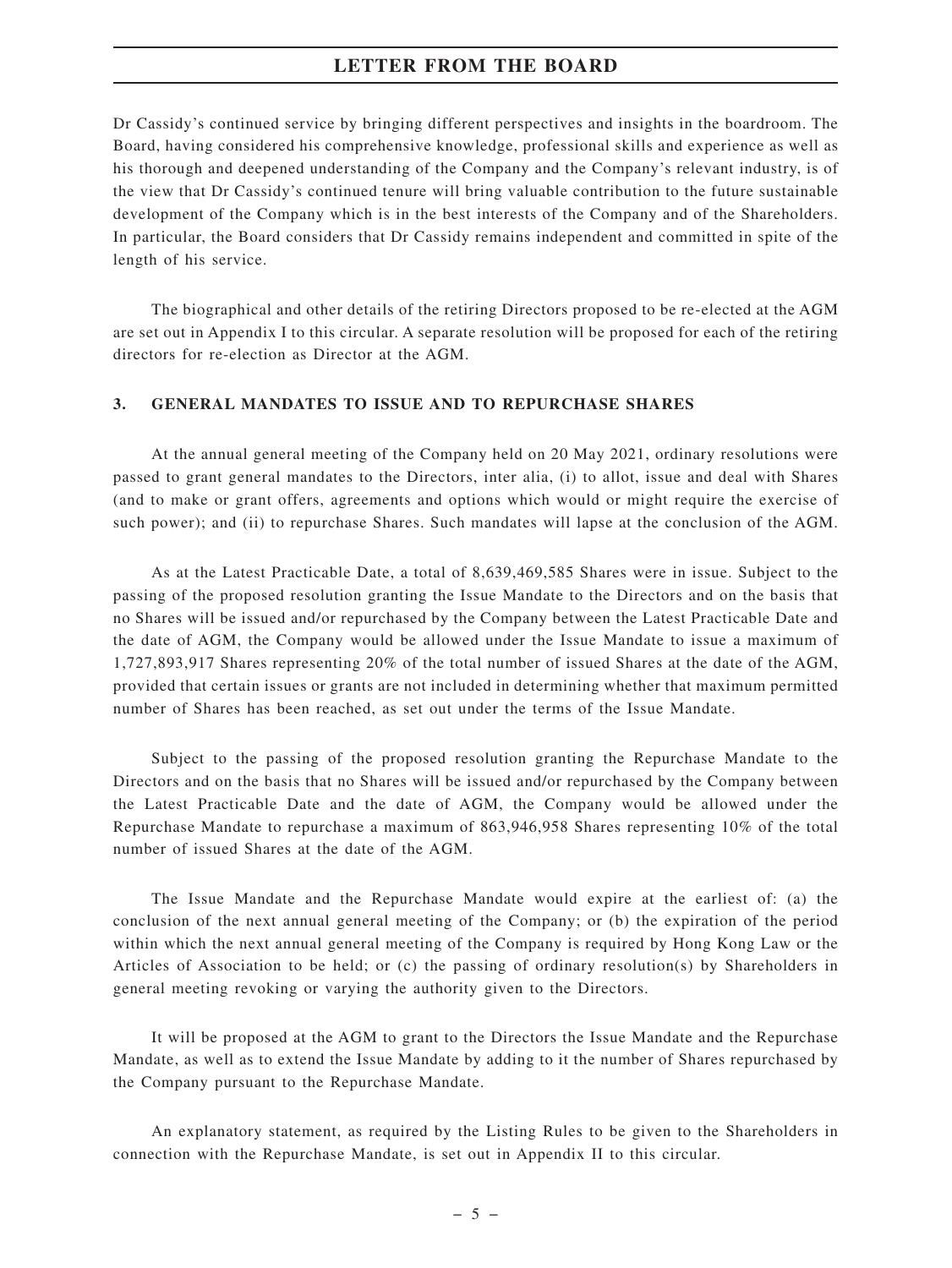### **4. AGM**

A notice convening the AGM to be held at Monet Room B, Basement 1, InterContinental Grand Stanford Hong Kong, 70 Mody Road, Tsimshatsui East, Kowloon, Hong Kong on Friday, 20 May 2022 at 10:30 a.m. is set out on pages AGM-1 to AGM-5 of this circular.

Pursuant to Rule 13.39(4) of the Listing Rules, any vote of the Shareholders at a general meeting must be taken by poll except where the Chairman, in good faith, decides to allow a resolution which relates purely to a procedural or administrative matter to be voted on by a show of hands. Accordingly, all resolutions will be put to vote by way of poll at the AGM. An announcement on the results of the voting by poll will be made by the Company after the AGM in the manner prescribed under Rule 13.39(5) of the Listing Rules.

### **5. ACTION TO BE TAKEN**

Whether or not you are able to attend the AGM, you are requested to complete the form of proxy in accordance with the instructions printed thereon and return it to the share registrar of the Company, Computershare Hong Kong Investor Services Limited, at 17M Floor, Hopewell Centre, 183 Queen's Road East, Wanchai, Hong Kong as soon as possible and in any event no later than 10:30 a.m. on Wednesday, 18 May 2022. Completion and return of the enclosed form of proxy will not preclude you from attending and voting in person at such meeting or any adjournment meeting should you so wish.

### **6. CLOSURE OF REGISTER OF MEMBERS**

The register of members of the Company will be closed from Tuesday, 17 May 2022 to Friday, 20 May 2022, inclusive, during which period no transfer of shares will be registered. In order to qualify for attending and voting at the AGM, all completed transfer forms accompanied by the relevant share certificates must be lodged with the share registrar of the Company, Computershare Hong Kong Investor Services Limited, at Shops 1712-1716, 17/F, Hopewell Centre, 183 Queen's Road East, Wanchai, Hong Kong not later than 4:30 p.m. on Monday, 16 May 2022.

The record date for determining Shareholders' eligibility to attend and vote at the AGM will be on Friday, 20 May 2022.

### **7. RECOMMENDATION**

The Board is of the opinion that the proposals for the re-election of the retiring Directors, the grant of the Issue Mandate and the Repurchase Mandate are in the best interests of the Company and the Shareholders. Accordingly, the Board recommends the Shareholders to vote in favour of all the resolutions to be proposed at the AGM.

> Yours faithfully For and on behalf of the Board **MMG Limited Li Liangang** *Interim CEO and Executive Director*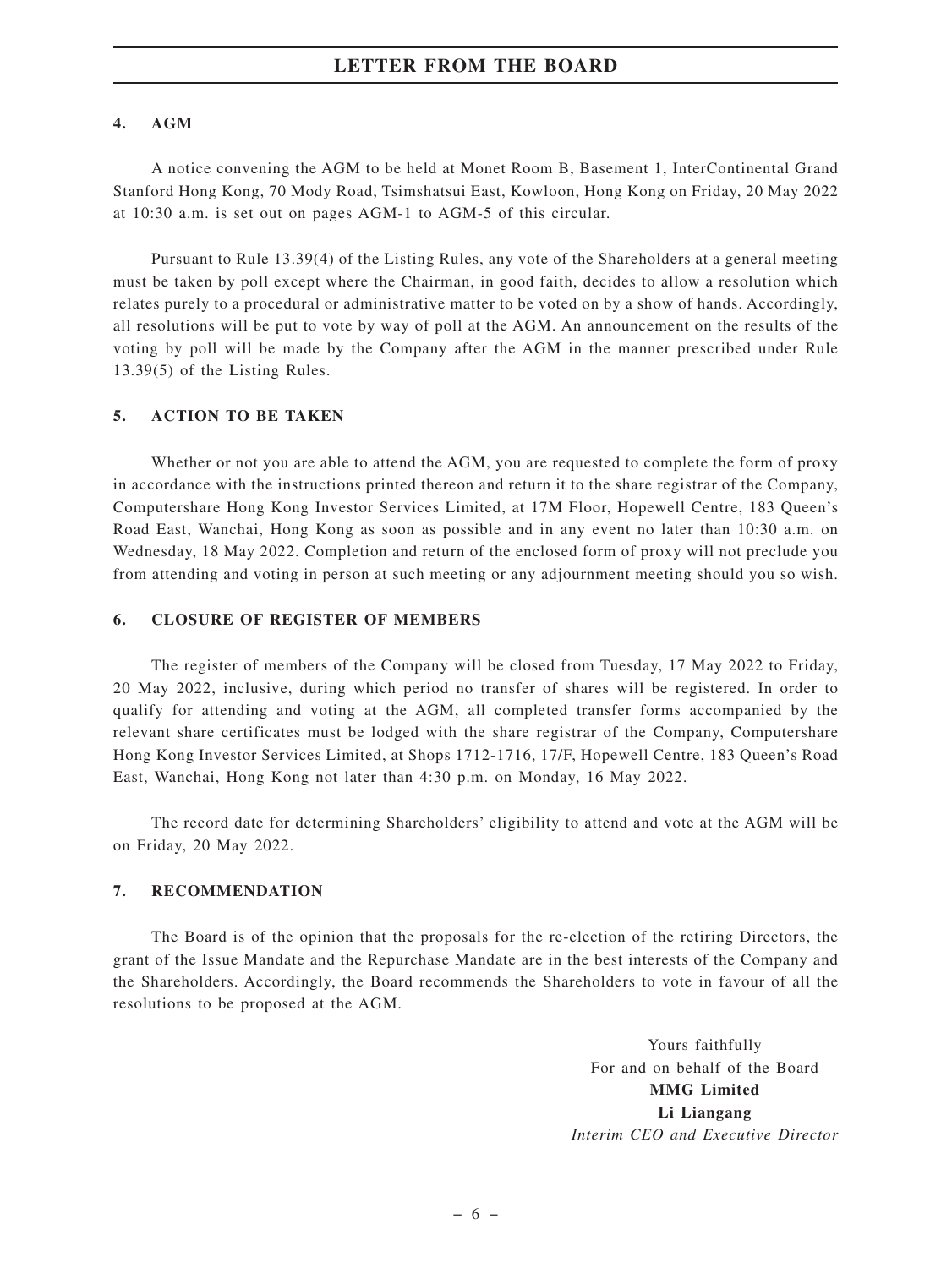The biographical and other details of the retiring Directors proposed to be re-elected at the AGM are set out as follows:

### **MR JIAO JIAN**

Mr Jiao, aged 53, a Non-executive Director of the Company since August 2018, was appointed as the Chairman of the Company in January 2022. He was a Non-executive Director of the Company from December 2010 to February 2017 and the Chairman of the Company from August 2014 to February 2017. Mr Jiao was also an Executive Director and the CEO of the Company from February 2017 to July 2018 and was redesignated to a Non-executive Director of the Company since August 2018. He is a member of the Company's Governance, Remuneration and Nomination Committee.

Mr Jiao was reappointed as Vice President of CMC and designated as director and the President of China Minmetals Corporation Limited in August 2018. He was appointed as the Chairman of CMN in February 2016 and has been a director of CMN since December 2009.

Mr Jiao holds a Bachelor's degree in International Economics from the Nankai University in PRC and a Master's degree in Business Administration from Saint Mary's University in Canada. He has extensive experience in international trade, investment and corporate management.

Mr Jiao joined CMC and its subsidiaries in 1992. He was the Vice President of CMN from 2007 to May 2010. Mr Jiao was the President of CMN from May 2010 to January 2016. He was a director and the President of China Minmetals Non-ferrous Metals Holding Company Limited from December 2009 to February and January 2016, respectively. Mr Jiao was the Vice President of CMC from December 2015 to January 2017. He was also a director of Minmetals HK from August 2016 to March 2017. Mr Jiao was a director of Hunan Nonferrous Metals Holding Group Co., Ltd from July 2010 to January 2021. He was the Chairman of two public companies listed in PRC from April 2010 to April 2014.

Mr Jiao has not held any other directorships in any listed public companies in the three years prior to the Latest Practicable Date. Save as disclosed above, he does not have any relationship with any directors, senior management, substantial or controlling shareholders of the Company. As at the Latest Practicable Date, Mr Jiao does not have any interest in the Shares within the meaning of Part XV of the SFO.

Mr Jiao has entered into a Deed of Appointment with the Company as the Chairman of the Company for a term of three years commencing on 5 January 2022. He is subject to retirement by rotation and re-election at the annual general meeting of the Company in accordance with the Articles of Association. Mr Jiao has elected to waive all director's fees effective from 1 January 2021.

Save as disclosed above, there are no other matters in relation to the re-election of Mr Jiao which need to be brought to the attention of the Shareholders and there is no information that is required to be disclosed pursuant to Rules 13.51(2)(h) to (v) of the Listing Rules.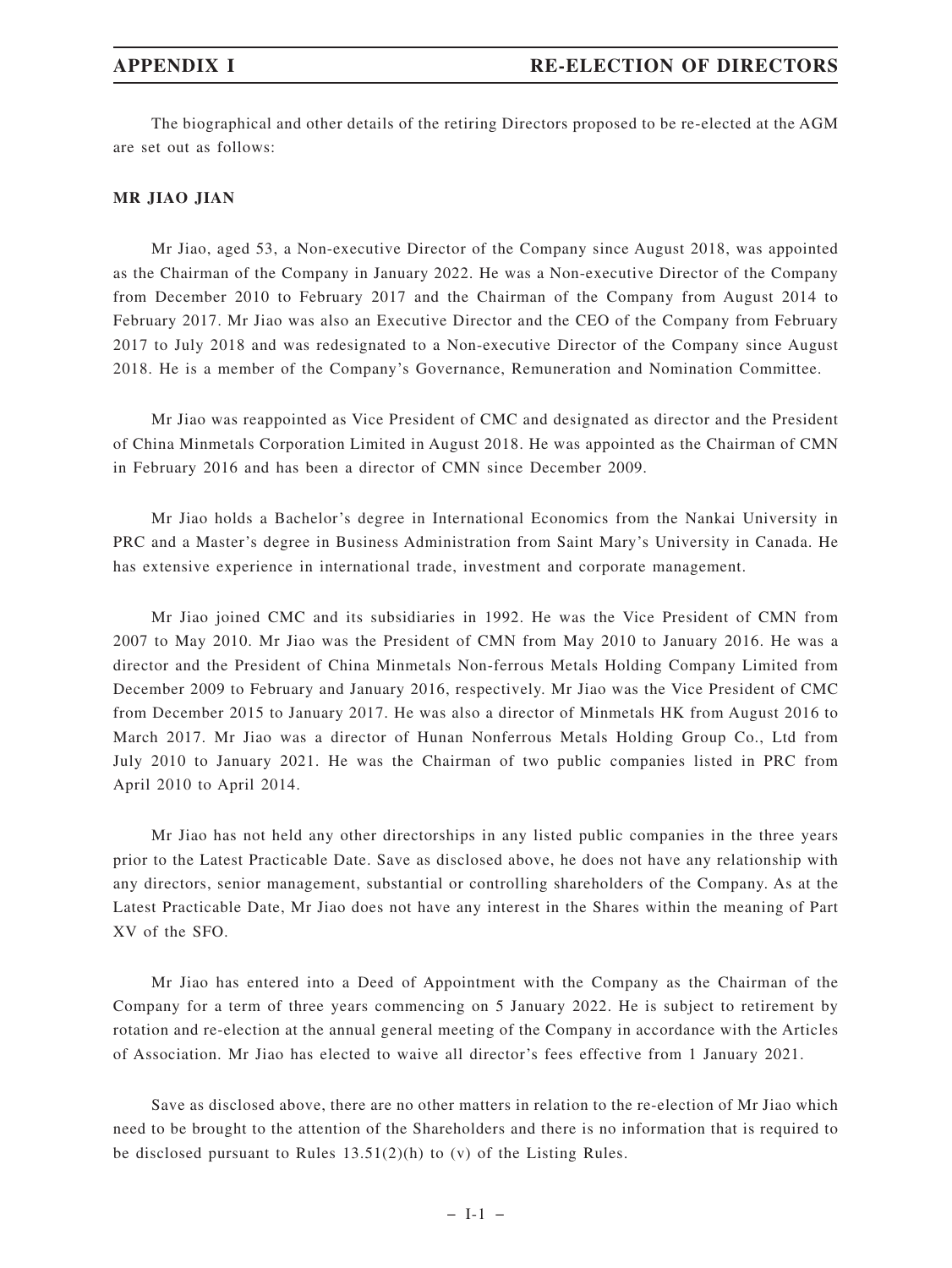### **MR LI LIANGANG**

Mr Li, aged 57, was appointed as the Interim CEO and an Executive Director of the Company in January 2022. He has served on the Executive Committee of the Company as the Executive General Manager − Commercial in January 2020 and is the Executive General Manager − Australia and Commercial since July 2020 with responsibilities for the Dugald River and Rosebery operations and Australia support functions, and also the Supply and Marketing functions. Mr Li is also currently responsible for the Africa operations. He is also a director of a number of subsidiaries of the Company.

Mr Li holds a Bachelor's degree in English language from the Normal College for Foreign Language of Beijing Union University in the PRC. He has extensive experience in international business and the non-ferrous metals industry.

Mr Li joined CMC in 1987. He has held various senior management positions with subsidiaries of CMC in PRC, Australia, Mexico and the USA. Mr Li was also a Director of the Company from 2009 to 2012. He was a Vice President of CMN in Beijing, leading several global trading departments from 2016 to 2018. Mr Li was the President and CEO of Minmetals Inc. (L.A.) from 2018 to 2019.

Mr Li has not held any other directorships in any listed public companies in the three years prior to the Latest Practicable Date. Save as disclosed above, he does not have any relationship with any directors, senior management, substantial or controlling shareholders of the Company. As at the Latest Practicable Date, Mr Li has an interest in 3,055,730 underlying Shares (within the meaning of Part XV of the SFO) of performance awards representing approximately 0.04% of the total number of Shares in issue.

Mr Li has entered an appointment agreement with the Company as an Executive Director commencing on 5 January 2022. He is subject to retirement by rotation and re-election at the annual general meeting of the Company in accordance with the Articles of Association. Mr Li had entered into an amendment to his executive employment contract with the Company acknowledging his appointment as the Interim CEO of the Company. Pursuant to Mr Li's executive employment contract with the Company, either party can terminate the contract by giving to the other not less than three months' prior written notice. Mr Li is entitled to a total fixed remuneration of A\$850,589 per annum. In addition, Mr Li received an annual amount of A\$600,000, paid as a monthly allowance of A\$50,000, to reflect his Interim CEO duties. He is also entitled to: (i) an annual cash bonus of up to 120% of his total fixed remuneration as a short-term incentive; and (ii) participate in the prevailing long-term performance incentive plan of the Company, providing for a grant of either cash, options and/or performance shares valued at up to 80% of total fixed remuneration. The total fixed remuneration, the maximum participation level in respect of the long-term performance incentive plan of the Company and the determination and assessment of performance measures are subject to annual review and determination by the Governance, Remuneration and Nomination Committee of the Company and the Board. The emolument of the Interim CEO and an Executive Director is determined with reference to the duties and responsibilities of such director towards the Company and the prevailing market conditions and practice.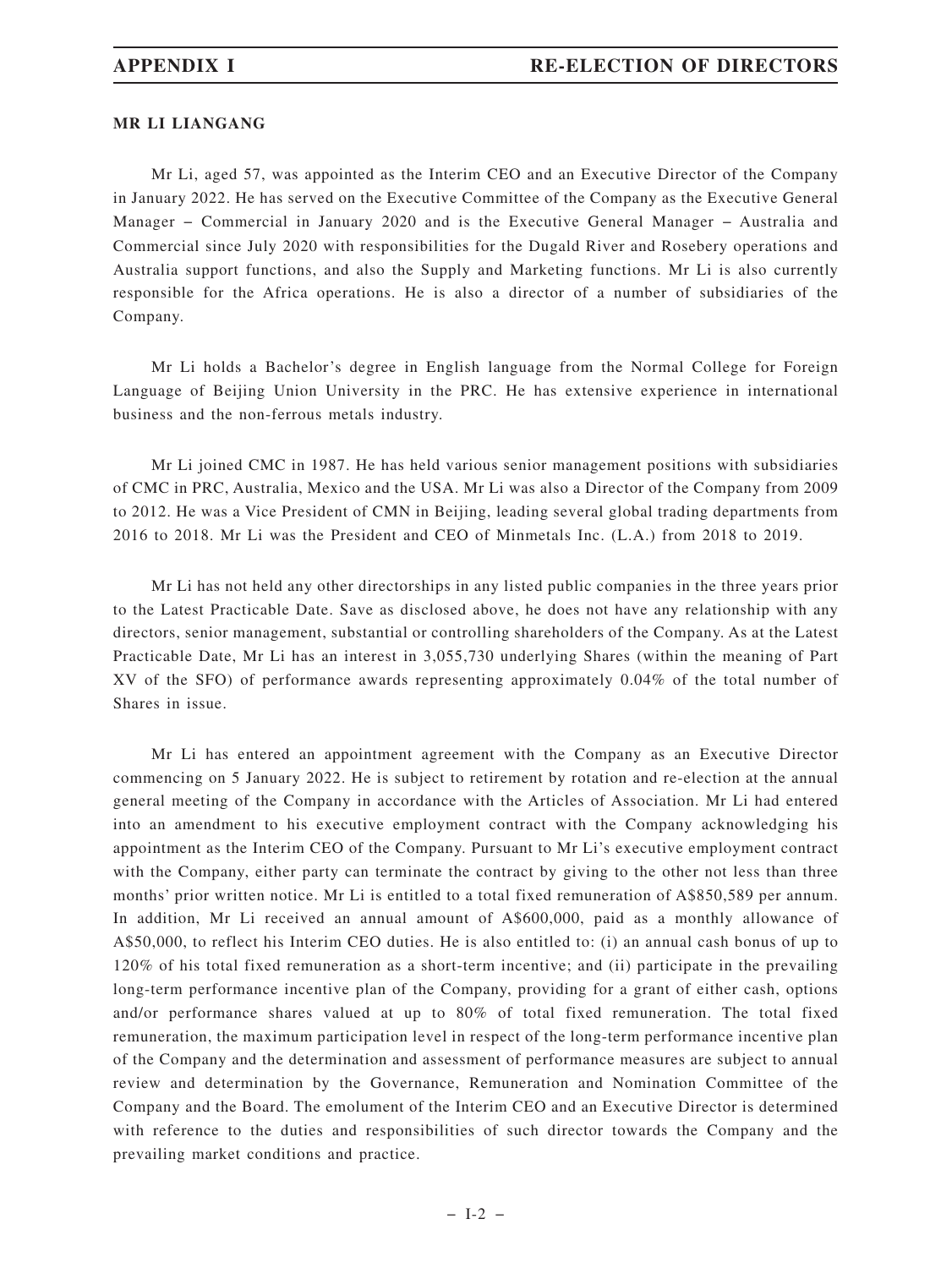Save as disclosed above, there are no other matters in relation to the re-election of Mr Li which need to be brought to the attention of the Shareholders and there is no information that is required to be disclosed pursuant to Rules 13.51(2)(h) to (v) of the Listing Rules.

### **DR PETER CASSIDY**

Dr Cassidy, aged 76, was appointed as an Independent Non-executive Director of the Company in December 2010. He is the Chairman of the Company's Governance, Remuneration and Nomination Committee and a member of Audit and Risk Management Committee.

Dr Cassidy is a metallurgical engineer with over 50 years' experience in the resources and energy sectors, including more than 30 years as a director of major public companies listed in Australia, Canada, the USA and Hong Kong. Following his retirement from the position of CEO of Goldfields Limited in 2001, he has served as a non-executive director on the Boards of companies involved in the base metals, precious metals and renewable energy generation sectors. He was also a member of the Board of Advice of Monash University Division of Mining and Resources Engineering.

Dr Cassidy has most recently been involved in the development and operation of major mining and processing projects in Australia, Peru, PRC, Laos, Papua New Guinea, the Democratic Republic of the Congo and Côte d'Ivoire.

Dr Cassidy has not held any other directorships in any listed public companies in the three years prior to the Latest Practicable Date. He does not have any relationship with any directors, senior management, substantial or controlling shareholders of the Company. As at the Latest Practicable Date, Dr Cassidy does not have any interest in the Shares within the meaning of Part XV of the SFO.

Dr Cassidy has entered into an appointment agreement dated 31 December 2010 with the Company (Dr Cassidy's Appointment Agreement). Subject to earlier termination pursuant to the terms and conditions of Dr Cassidy's Appointment Agreement and retirement by rotation and re-election at the annual general meeting of the Company in accordance with the Articles of Association, Dr Cassidy's appointment as an Independent Non-executive Director of the Company under such agreement commenced on 31 December 2010 until either the Company or he terminates such appointment agreement by serving on the other not less than one month's prior written notice. Dr Cassidy is entitled to a service fee of A\$188,000 per annum for his appointment as an Independent Non-executive Director of the Company and A\$21,500 per annum as the Chairman of the Governance, Remuneration and Nomination Committee of the Company. In addition, he is entitled to an additional fee of A\$7,500 per annum for each standing board committee which he serves as a member (but does not otherwise chair). Dr Cassidy is currently the Chairman of the Governance, Remuneration and Nomination Committee and a member of the Audit and Risk Management Committee of the Company. The emolument of an Independent Non-executive Director is determined by reference to the duties and responsibilities of such director towards the Company, the remuneration policy of the Company, the benchmark in the industry and the prevailing market conditions.

Save as disclosed above, there are no other matters in relation to the re-election of Dr Cassidy which need to be brought to the attention of the Shareholders and there is no information that is required to be disclosed pursuant to Rules  $13.51(2)(h)$  to (v) of the Listing Rules.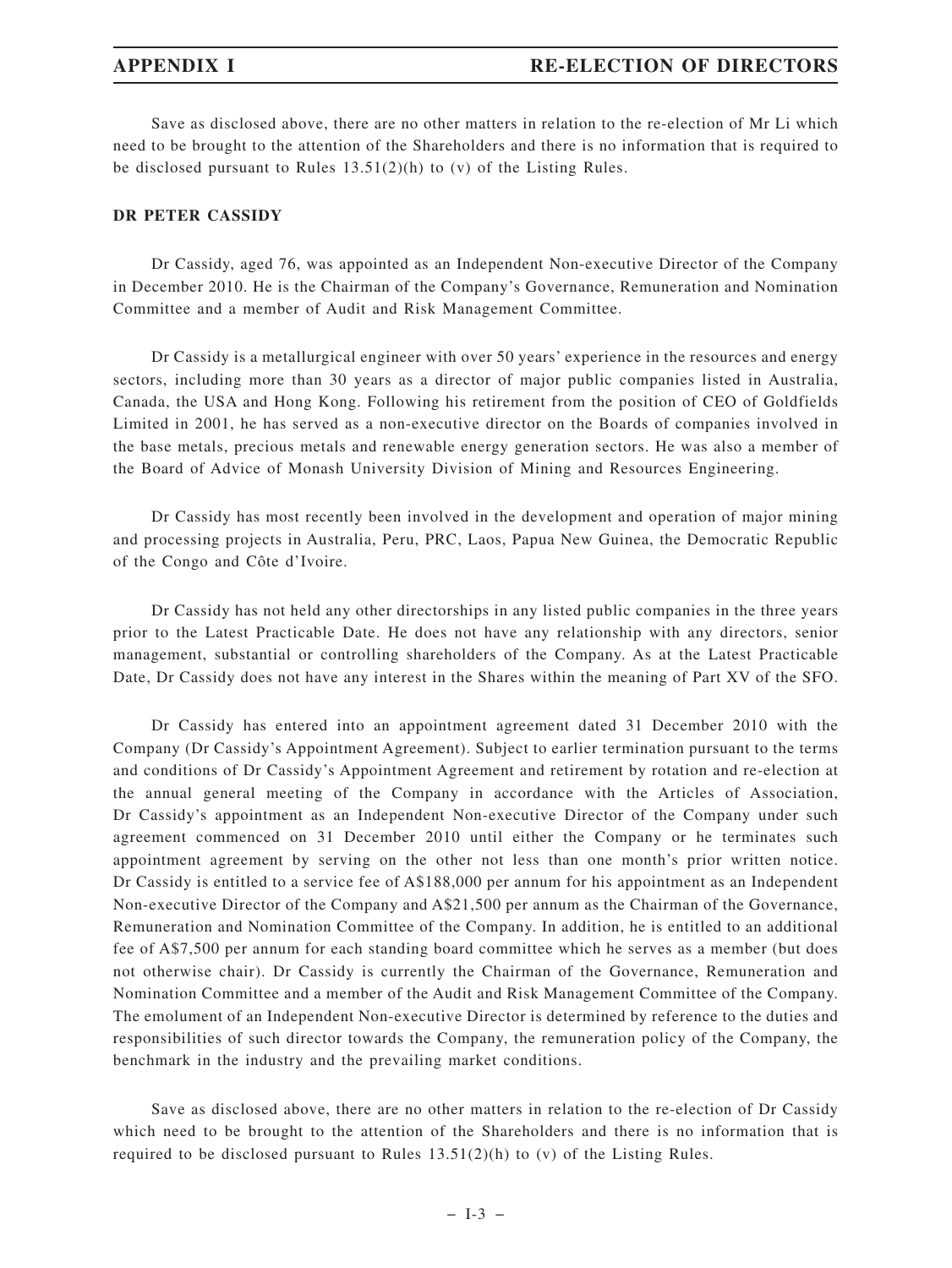## **APPENDIX II EXPLANATORY STATEMENT OF THE REPURCHASE MANDATE**

This appendix serves as an explanatory statement, as required by the Listing Rules, to provide requisite information to the Shareholders for their consideration of the proposed Repurchase Mandate.

### **REASONS FOR REPURCHASE MANDATE**

While the Directors do not presently intend to repurchase any Shares, they believe that the flexibility afforded by the mandate granted to them if the ordinary resolution no. 6 set out in the notice of AGM is passed would be beneficial to the Company and its Shareholders. Trading conditions on the Hong Kong Stock Exchange have sometimes been volatile in recent years and if there are occasions in the future when Shares are being traded at a discount to their underlying value, the ability of the Company to repurchase Shares can be beneficial to those Shareholders who retain their investment in the Company since this may, depending on the circumstances, result in increases to the fully diluted net assets and/or earnings per Share and will only be made when the Directors believe that such a repurchase will benefit the Company and its Shareholders.

### **SHARE CAPITAL**

As at the Latest Practicable Date, the total number of issued shares of the Company is 8,639,469,585 Shares.

Subject to the passing of the proposed resolution granting the Repurchase Mandate to the Directors and on the basis that no Shares will be issued and/or repurchased by the Company between the Latest Practicable Date and the date of AGM, the Company would be allowed under the Repurchase Mandate to repurchase a maximum of 863,946,958 Shares representing 10% of the total number of issued Shares at the date of the AGM.

### **SOURCE OF FUNDS FOR REPURCHASES**

In repurchasing Shares, the Company may only apply funds from the Company's available cash flow or working capital facilities, which will be funds legally available for such purpose in accordance with its Articles of Association and the Companies Ordinance. Such funds include but are not limited to the Company's profits available for distribution.

While the Repurchase Mandate, if exercised in full, may have a material adverse impact on the working capital or gearing position of the Company, the Directors expect to exercise such mandate if and to such extent only as they are satisfied that the exercise thereof will not have such a material adverse impact.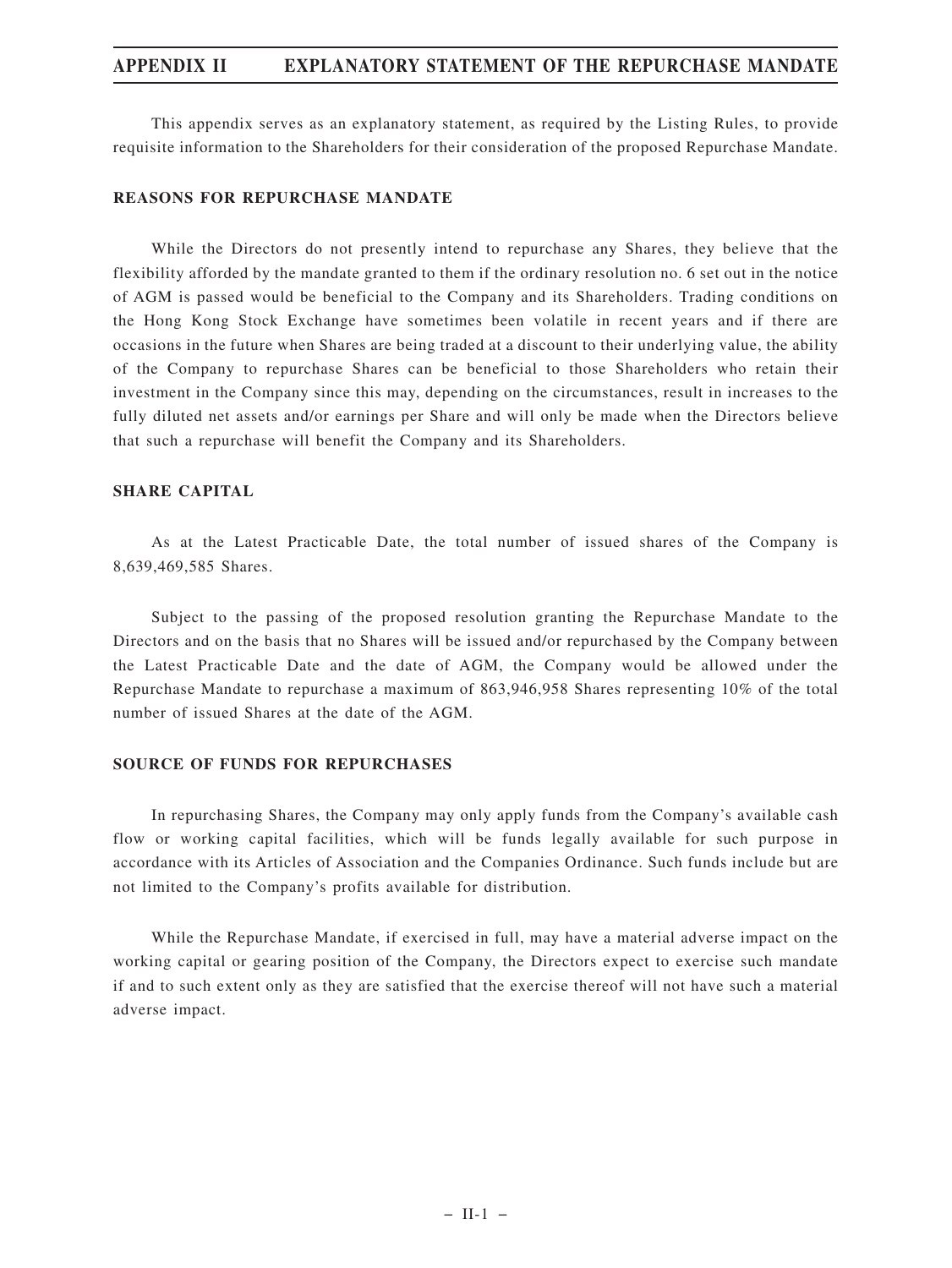# **APPENDIX II EXPLANATORY STATEMENT OF THE REPURCHASE MANDATE**

### **DISCLOSURE OF INTERESTS**

The Directors have undertaken to the Hong Kong Stock Exchange to exercise the power of the Company to make purchases pursuant to Repurchase Mandate in accordance with the Listing Rules and the Companies Ordinance.

None of the Directors nor, to the best of their knowledge having made all reasonable enquiries, any of their close associates, presently intend to sell any Shares to the Company under the Repurchase Mandate in the event that the latter is granted by the Shareholders.

The Company has not been notified by any core connected persons of the Company that they have a present intention to sell any Shares to the Company, or that they have undertaken not to sell any Shares held by them to the Company, in the event that Repurchase Mandate is granted by the Shareholders.

### **TAKEOVERS CODE**

If as a result of a share repurchase by the Company, a Shareholder's proportionate interest in the voting rights of the Company increases, such increase will be treated as an acquisition for the purpose of the Takeovers Code. Accordingly, a Shareholder, or a group of Shareholders acting in concert, could obtain or consolidate control of the Company and become obliged to make a mandatory offer in accordance with Rule 26 of the Takeovers Code.

As at the Latest Practicable Date, Minmetals HK has an attributable interest of approximately 67.68% of the total number of Shares in issue. In the event that the Repurchase Mandate is exercised in full, the interests of Minmetals HK in the Company would be increased to approximately 75.20% of the total number of Shares in issue and such increase will not give rise to an obligation to make a mandatory offer under Rule 26 of the Takeovers Code. Assuming that there is no issue of Shares in the Company between the Latest Practicable Date and the date of repurchase, an exercise of the Repurchase Mandate in whole would result in an insufficient public float of less than 25% of the total number of Shares in issue, assuming Minmetals HK do not participate in such repurchase. Save as disclosed above, the Directors are not aware of any consequences which may arise under the Takeovers Code as a result of any repurchases made under the Repurchase Mandate. The Directors also have no intention to exercise the Repurchase Mandate to an extent that may result in a public shareholding of less than the minimum public float requirement.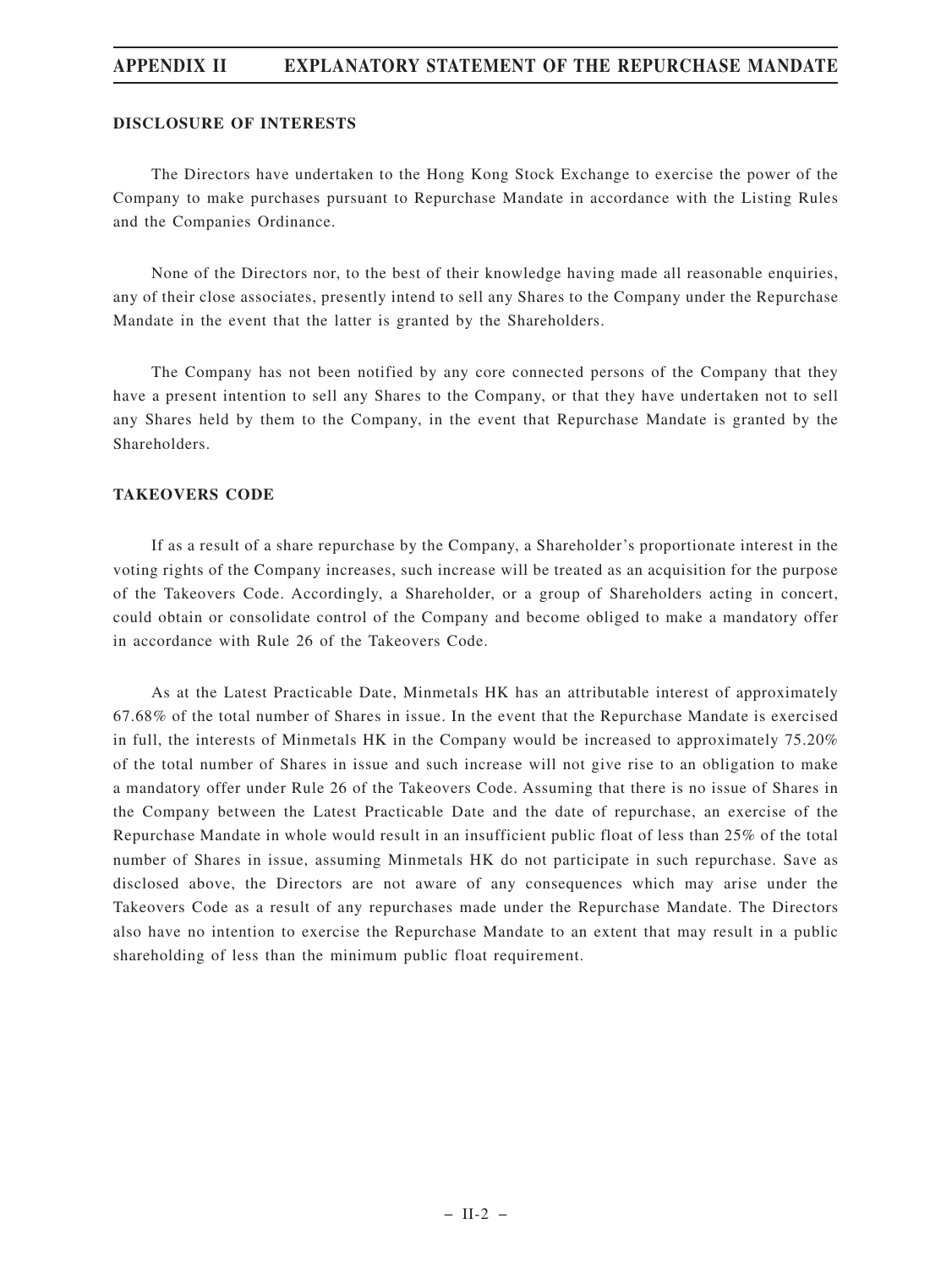# **APPENDIX II EXPLANATORY STATEMENT OF THE REPURCHASE MANDATE**

### **MARKET PRICE**

The highest and lowest prices at which Shares were traded on the Hong Kong Stock Exchange during each of previous 12 months preceding the Latest Practicable Date were as follows:

|                                           | <b>Highest</b> | Lowest |
|-------------------------------------------|----------------|--------|
|                                           | HK\$           | HK\$   |
|                                           |                |        |
| 2021                                      |                |        |
| April                                     | 5.40           | 4.26   |
| May                                       | 6.10           | 4.48   |
| June                                      | 4.36           | 3.23   |
| July                                      | 4.29           | 3.16   |
| August                                    | 4.17           | 2.85   |
| September                                 | 4.32           | 3.10   |
| October                                   | 4.07           | 3.13   |
| November                                  | 3.64           | 2.78   |
| December                                  | 2.90           | 2.14   |
|                                           |                |        |
| 2022                                      |                |        |
| January                                   | 2.94           | 2.27   |
| February                                  | 3.08           | 2.48   |
| March                                     | 3.41           | 2.12   |
| April (up to the Latest Practicable Date) | 4.06           | 3.10   |

# **SHARES REPURCHASES MADE BY THE COMPANY**

No repurchases of Shares (whether on the Hong Kong Stock Exchange or otherwise) have been made by the Company in the six months preceding the Latest Practicable Date.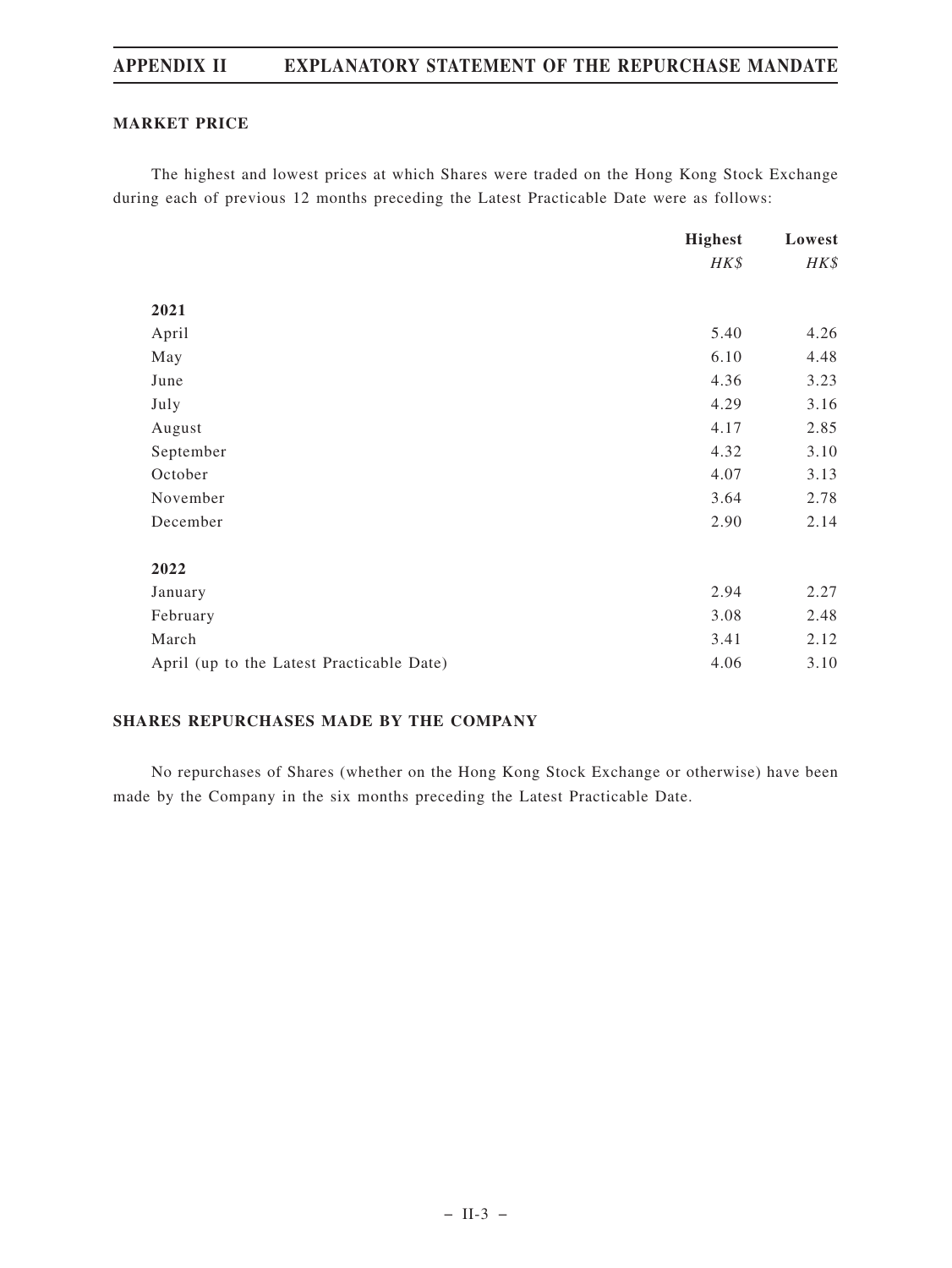

*(Incorporated in Hong Kong with limited liability)* **(STOCK CODE: 1208)**

**NOTICE IS HEREBY GIVEN THAT** the annual general meeting of MMG Limited (Company) will be held at Monet Room B, Basement 1, InterContinental Grand Stanford Hong Kong, 70 Mody Road, Tsimshatsui East, Kowloon, Hong Kong on Friday, 20 May 2022 at 10:30 a.m. (Meeting) for the following purposes:

- 1. To receive and consider the audited financial statements and the reports of the directors and of the auditor of the Company for the year ended 31 December 2021;
- 2. To re-elect, each as a separate resolution, the following retiring directors of the Company (Directors):
	- (a) Mr Jiao Jian;
	- (b) Mr Li Liangang; and
	- (c) Dr Peter Cassidy.
- 3. To authorise the board of directors of the Company (Board) to fix the remuneration of all the Directors;
- 4. To appoint Deloitte Touche Tohmatsu as the auditor of the Company and to authorise the Board to fix the remuneration of the auditor;
- 5. As special business, to consider and, if thought fit, pass with or without amendments, the following resolution as an Ordinary Resolution:

### "**THAT**

(a) subject to paragraph (c) below, pursuant to the Companies Ordinance (Chapter 622 of the Laws of Hong Kong) (Companies Ordinance) and the Rules Governing the Listing of Securities on The Stock Exchange of Hong Kong Limited as amended from time to time, the exercise by the Board during the Relevant Period (as hereinafter defined) of all the powers of the Company to allot, issue and deal with additional shares in the Company, to grant rights to subscribe for, or convert any security into, shares of the Company and to make or grant offers, agreements and options which would or might require the exercise of such power be and is hereby generally and unconditionally approved;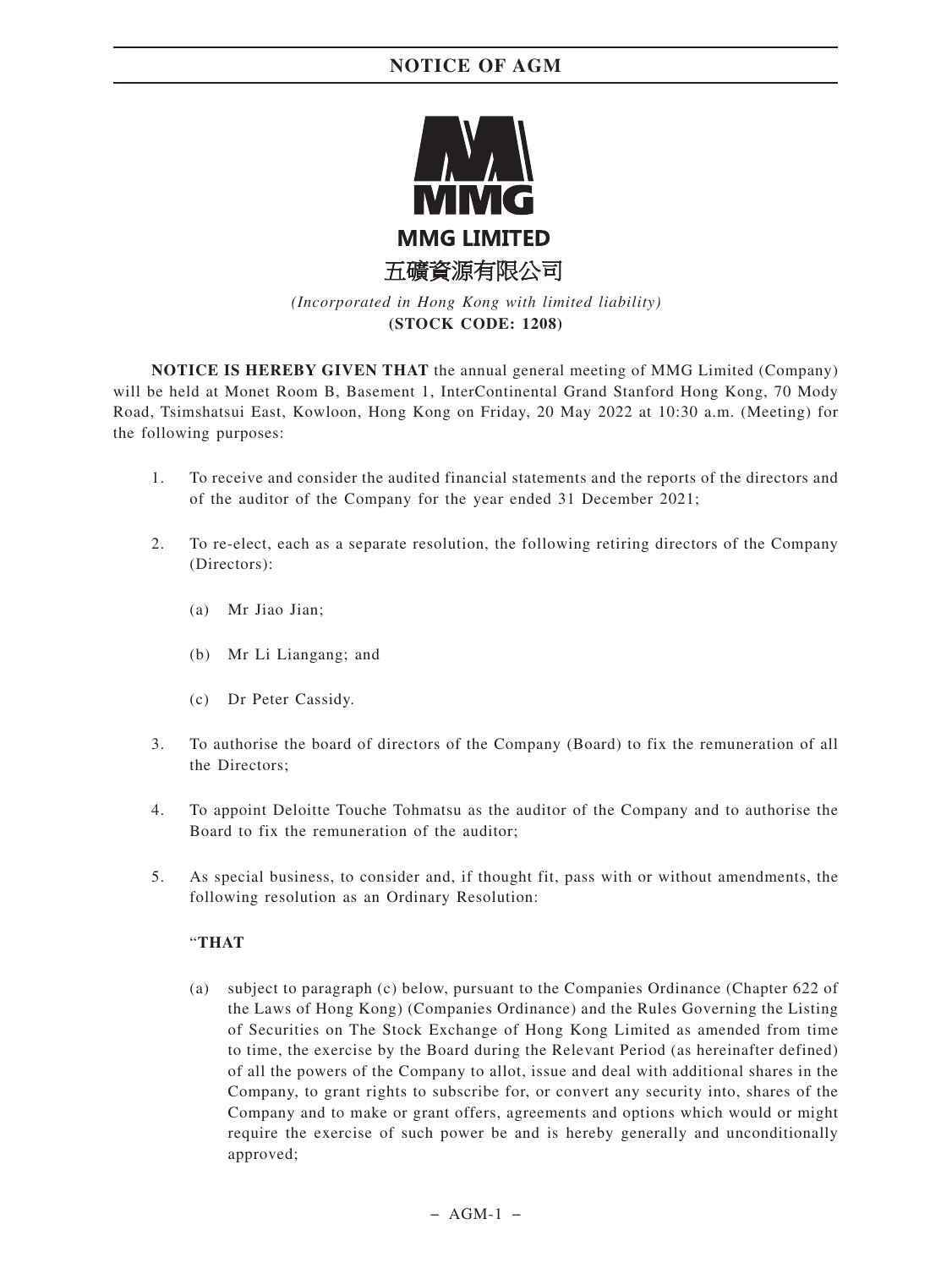- (b) the approval in paragraph (a) shall authorise the Board during the Relevant Period to make or grant offers, agreements and options which would or might require the exercise of such power after the end of the Relevant Period;
- (c) the total number of shares of the Company allotted or agreed conditionally or unconditionally to be allotted (whether pursuant to an option or otherwise) by the Board pursuant to the approval in paragraph (a) above, otherwise than pursuant to:
	- (i) a Rights Issue (as hereinafter defined); or
	- (ii) the grant of options or an issue of shares upon the exercise of the subscription rights under any option scheme or similar arrangement for the time being adopted for the grant or issue to officers and/or employees of the Company and/or any of its subsidiaries of shares or rights to acquire shares of the Company; or
	- (iii) the grant of rights of subscription or conversion or the exercise of rights of subscription or conversion under the terms of any warrants issued by the Company or any securities which are convertible into shares of the Company; or
	- (iv) any script dividend or similar arrangement providing for the allotment of shares in lieu of the whole or part of a dividend on shares of the Company pursuant to the articles of association of the Company from time to time,

shall not exceed 20 per cent of the total number of shares of the Company in issue as at the date of this resolution and the said approval shall be limited accordingly; and

(d) for the purpose of this Resolution:

"Relevant Period" means the period from the passing of this resolution until whichever is the earliest of:

- (i) the conclusion of the next annual general meeting of the Company;
- (ii) the expiration of the period within which the next annual general meeting of the Company is required by Hong Kong law or the articles of association of the Company to be held; and
- (iii) the passing of an ordinary resolution by shareholders of the Company in general meeting revoking or varying the authority given to the Board by this resolution; and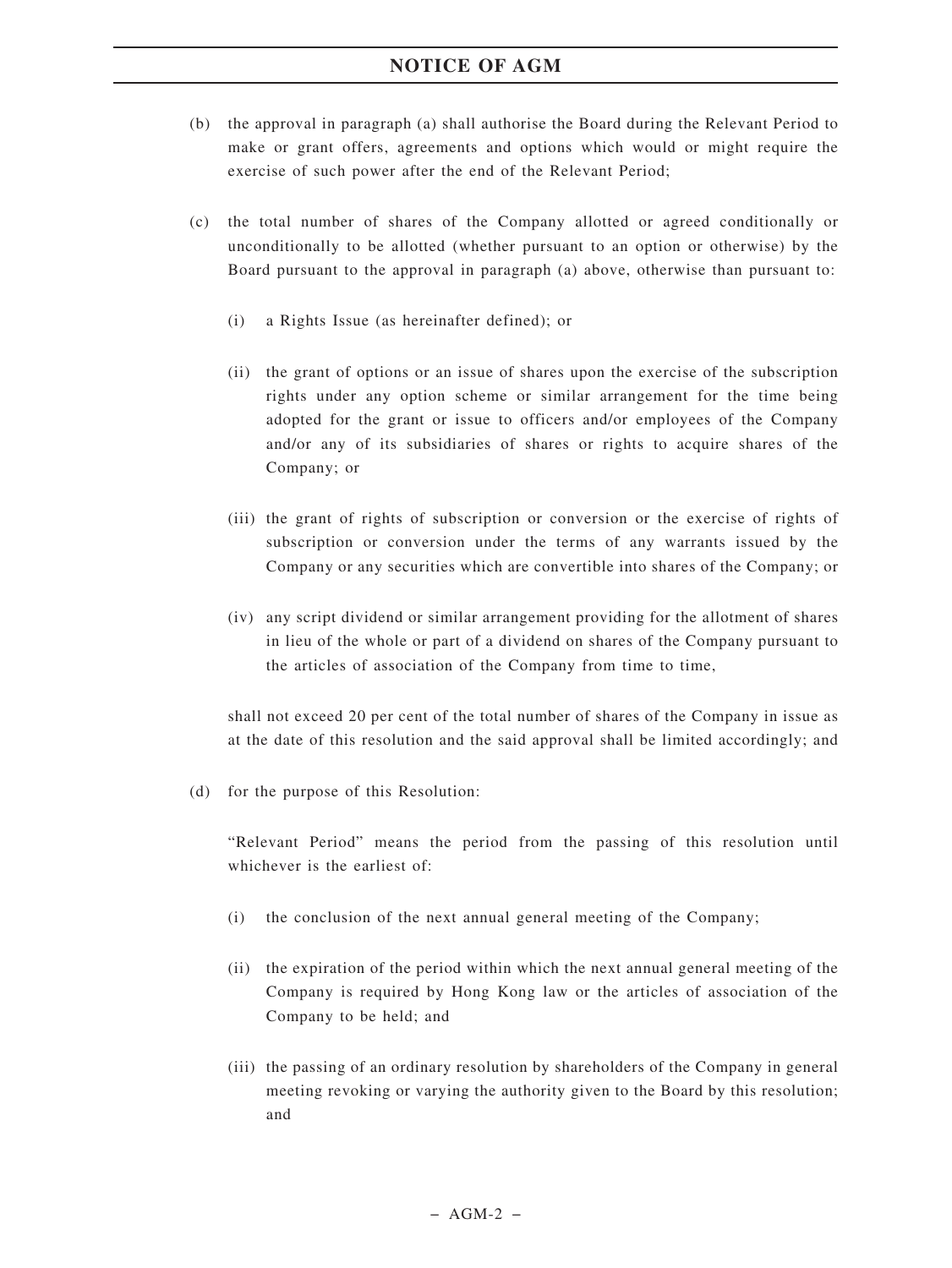"Rights Issue" means an offer of shares or an offer or issue of options, warrants or other securities giving the right to subscribe for, or of securities convertible into, shares of the Company, open for a period fixed by the Board to holders of shares whose names appear on the register of members of the Company on a fixed record date in proportion to their then holdings of such shares (subject to such exclusion or other arrangements as the Board may deem necessary or expedient in relation to fractional entitlements or having regard to any restrictions or obligations under the laws of, or the requirements of any recognised regulatory body or any stock exchange in, any territory applicable to the Company)."

6. As special business, to consider and, if thought fit, pass with or without amendments, the following resolution as an Ordinary Resolution:

### "**THAT**

- (a) subject to paragraph (b) below and pursuant to the Companies Ordinance and the Rules Governing the Listing of Securities on The Stock Exchange of Hong Kong Limited, the exercise by the Board during the Relevant Period (as hereinafter defined) of all powers of the Company to repurchase securities of the Company on The Stock Exchange of Hong Kong Limited or on any other stock exchange on which the securities of the Company may be listed and is recognised by the Securities and Futures Commission and The Stock Exchange of Hong Kong Limited for this purpose, subject to and in accordance with all applicable laws and/or the requirements of the Rules Governing the Listing of Securities on The Stock Exchange of Hong Kong Limited or of any other stock exchange as amended from time to time, be and is hereby generally and unconditionally approved;
- (b) the total number of shares of the Company repurchased by the Company pursuant to paragraph (a) above during the Relevant Period shall not exceed 10 per cent of the total number of shares of the Company in issue as at the date of this resolution and the authority pursuant to paragraph (a) above shall be limited accordingly; and
- (c) for the purpose of this Resolution:

"Relevant Period" means the period from the passing of this Resolution until whichever is the earliest of:

- (i) the conclusion of the next annual general meeting of the Company;
- (ii) the expiration of the period within which the next annual general meeting of the Company is required by Hong Kong law or the articles of association of the Company to be held; and
- (iii) the passing of an ordinary resolution by shareholders of the Company in general meeting revoking or varying the authority given to the Board by this Resolution."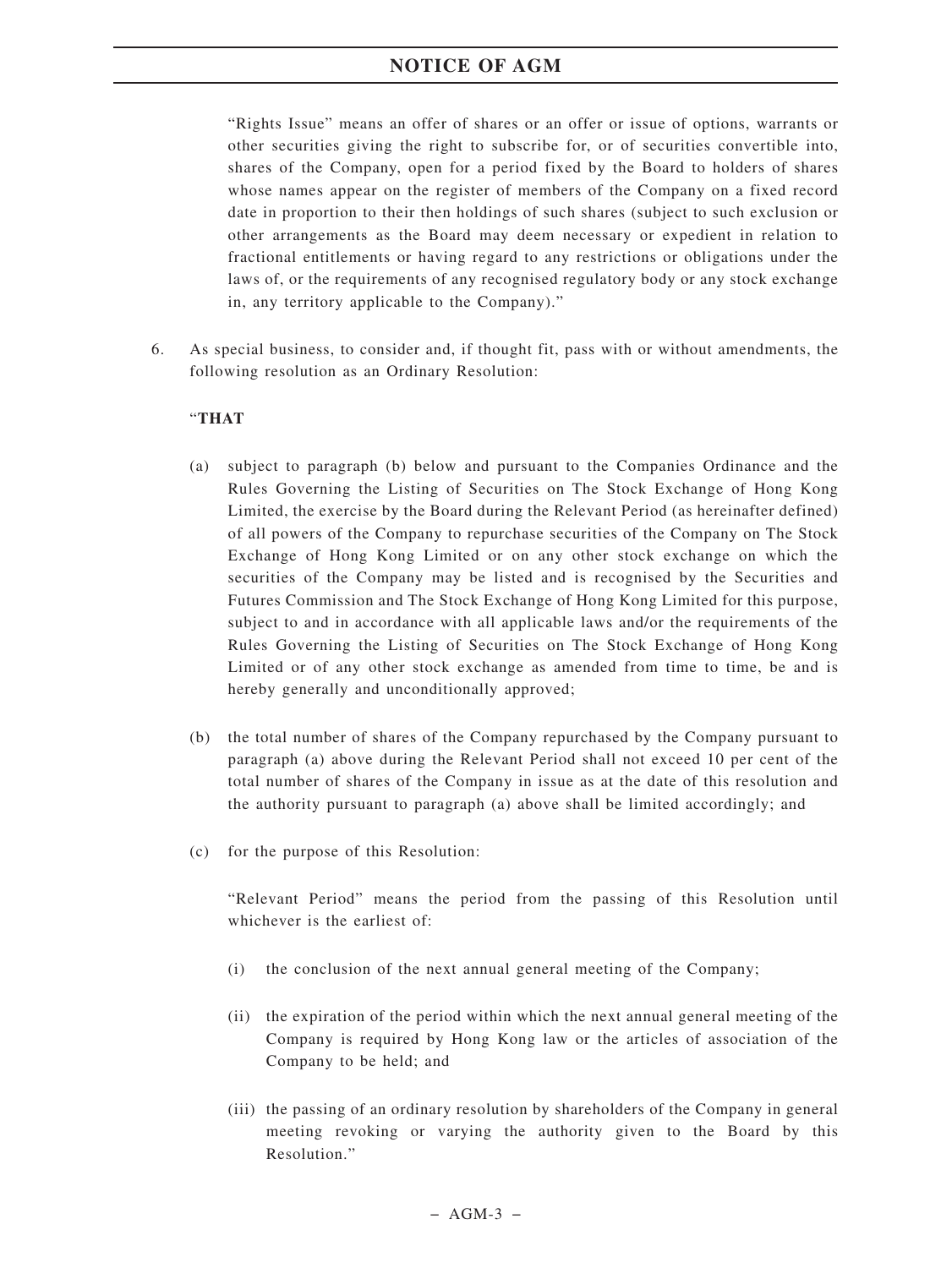7. As special business, to consider and, if thought fit, pass with or without amendments the following resolution as an Ordinary Resolution:

"**THAT**, conditional on Resolutions no. 5 and no. 6 set out in this notice being passed, power be given to the Board to add the number of shares purchased by the Company pursuant to the general mandate referred to in Resolution no. 6 set out in this notice to the 20 per cent general mandate to allot, issue and deal with new shares of the Company, to grant rights to subscribe for, or convert any security into, shares of the Company and to make or grant offers, agreements and options which would or might require the exercise of such power referred to in Resolution no. 5 set out in this notice."

8. To transact any other business.

By Order of the Board **MMG Limited Li Liangang** *Interim CEO and Executive Director*

Hong Kong, 27 April 2022

*Notes:*

- 1. A member entitled to attend and vote at the Meeting is entitled to appoint one or more proxies to attend and, on a poll, vote on his/her behalf. A proxy need not be a member of the Company.
- 2. The register of members of the Company will be closed from Tuesday, 17 May 2022 to Friday, 20 May 2022, inclusive, during which period no transfer of shares will be registered. In order to qualify for attending and voting at the Meeting, all completed transfer forms accompanied by the relevant share certificates must be lodged with the share registrar of the Company, Computershare Hong Kong Investor Services Limited, at Shops 1712-1716, 17/F, Hopewell Centre, 183 Queen's Road East, Wanchai, Hong Kong not later than 4:30 p.m. on Monday, 16 May 2022.

The record date for determining Shareholders' eligibility to attend and vote at the Meeting will be on Friday, 20 May 2022.

3. To be valid, a form of proxy and the power of attorney or other authority (if any) under which it is signed or a notarially certified copy of such power of attorney or authority, must be lodged by a member whose name appearing on the register of members keeping at the share registrar of the Company, Computershare Hong Kong Investor Services Limited, at 17M Floor, Hopewell Centre, 183 Queen's Road East, Wanchai, Hong Kong as soon as possible and in any event no later than 10:30 a.m. on Wednesday, 18 May 2022.